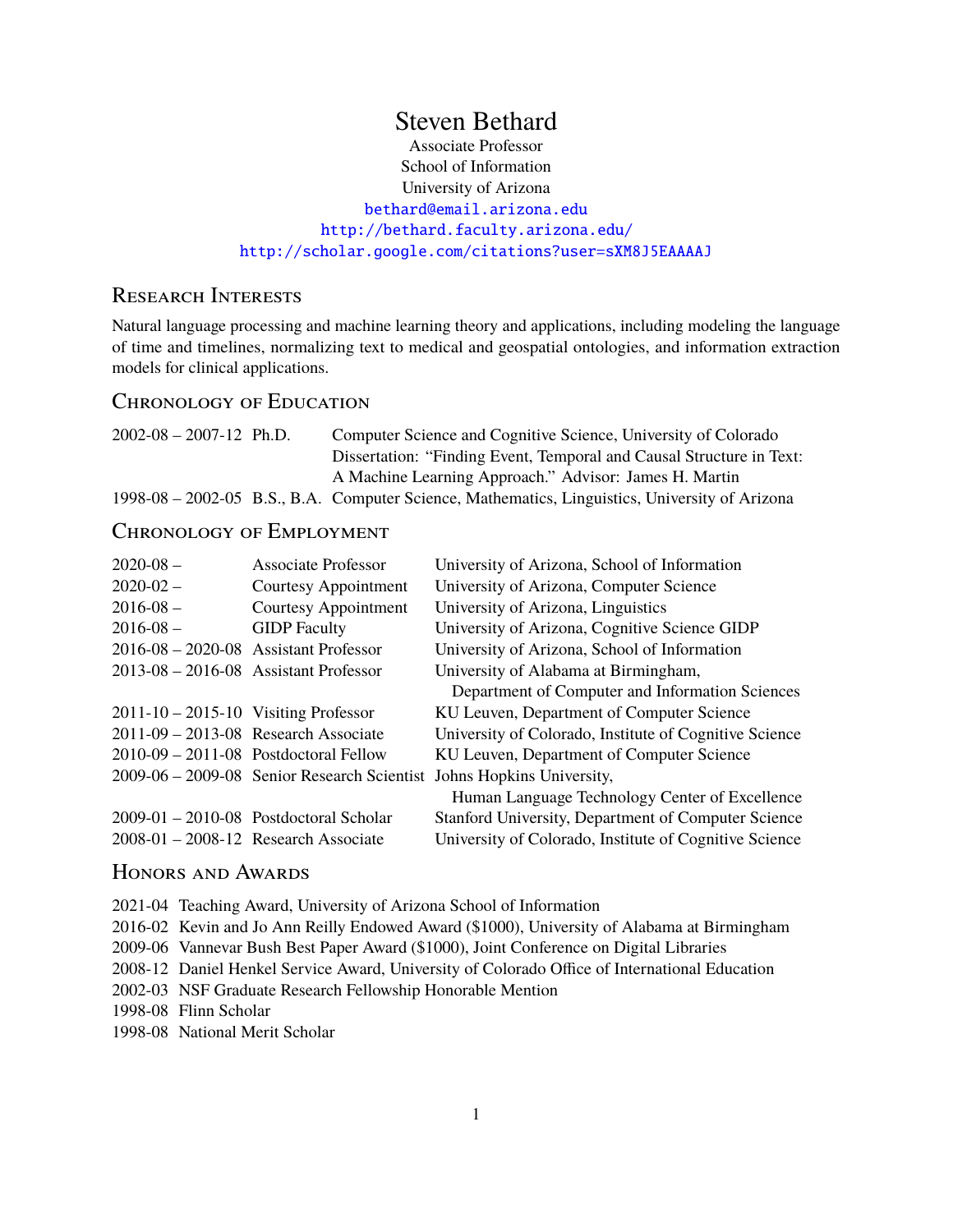## SERVICE/OUTREACH

LOCAL/STATE OUTREACH

2015, 2016 Site coordinator, North American Computational Linguistics Olympiad

National/International Service: Committees

2020-2022 Vice-Secretary Elect, Special Interest Group on the Lexicon of the Association for Computational Linguistics (SIGLEX)

2016-2020 Board member (representative of the SemEval section), Special Interest Group on the Lexicon of the Association for Computational Linguistics (SIGLEX)

National/International Service: Conference Organization

- 2021 Area chair, Annual Meeting of the Association for Computational Linguistics (ACL)
- 2021 Publication Chair, North American Chapter of the Association for Computational Linguistics (NAACL)
- 2020 Publication Chair, Annual Meeting of the Association for Computational Linguistics (ACL)
- 2019 Area chair, Annual Meeting of the Association for Computational Linguistics (ACL)
- 2019 Area chair, North American Chapter of the Association for Computational Linguistics (NAACL)
- 2018 Organizer, Parsing Time Normalizations shared task
- 2016–2018 Co-Chair, International Workshop on Semantic Evaluation (SemEval)
- 2016, 2019 Organizer, Clinical Natural Language Processing Workshop (Clinical NLP)
- 2015–2017 Organizer, Clinical TempEval shared task
- 2015–2016 Area chair, Annual Meeting of the Association for Computational Linguistics (ACL)
- 2014 Organizer, Workshop on Computational Approaches to Causality in Language
- 2013 Publication Chair, Empirical Methods in Natural Language Processing (EMNLP)
- 2013 Faculty advisor, ACL Student Research Workshop
- 2012–2013 Organizer, SemEval Spatial Role Labeling Task
- 2011–2012 Mentor, ACL Student Research Workshop
- 2011 Organizer, American Medical Informatics Association Virtual Journal Club on Temporal Reasoning

National/International Service: Grant Reviewing

- 2021 US National Institutes of Health, Risk, Prevention and Health Behavior
- 2020 México: Consejo Nacional de Ciencia y Tecnologia, Frontier Science
- 2013, 2015, 2018

```
US National Science Foundation, Division of Information and Intelligent Systems
```
- 2017 Israel Science Foundation (ISF), Individual Research Grants
- 2017 US National Institutes of Health, Biomedical Library and Informatics
- 2017 Netherlands Organization for Scientific Research (NWO), Council for the Humanities
- 2016 Swiss National Science Foundation, Division of Mathematics, Physical and Engineering **Sciences**

National/International Service: Journal Reviewing

2016–2022 Transactions of the Association for Computational Linguistics

2012–2013, 2015, 2019–2021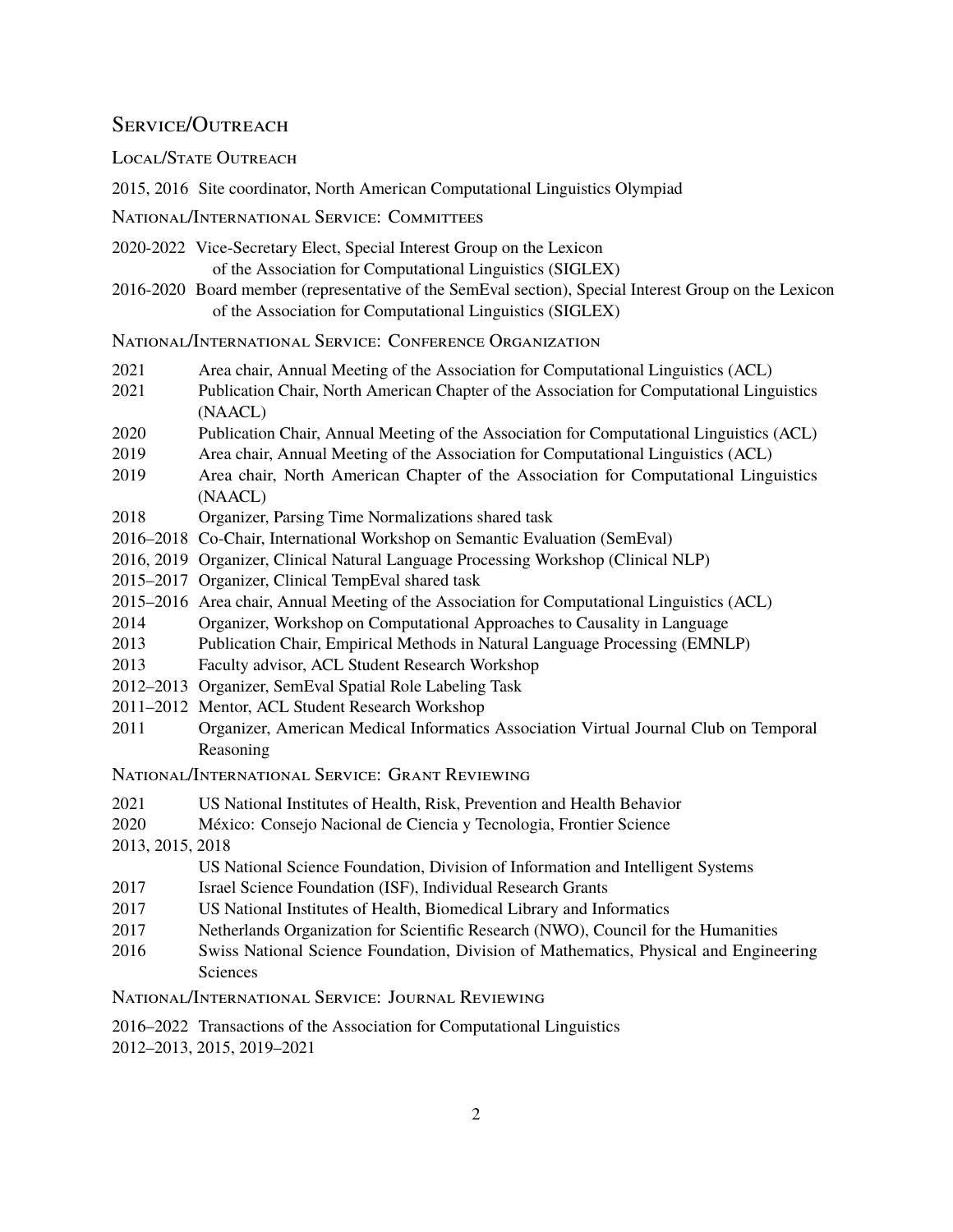|                      | Journal of Natural Language Engineering (JNLE)                                          |
|----------------------|-----------------------------------------------------------------------------------------|
|                      | 2019–2020 Transactions on Audio, Speech and Language Processing                         |
|                      | 2014, 2019 Journal of the American Medical Informatics Association (JAMIA)              |
|                      | 2018–2019 Journal of Biomedical Informatics                                             |
| 2018                 | PLOS ONE                                                                                |
| 2013, 2015 Cognition |                                                                                         |
| 2014                 | Computational Linguistics (CL)                                                          |
|                      | 2013-2014 Transactions on Asian Language Information Processing (TALIP)                 |
|                      | 2011–2013 Journal of Artificial Intelligence Research (JAIR)                            |
| 2013                 | Journal of Language Modeling (JLM)                                                      |
| 2013                 | Transactions on Information Forensics & Security (TIFS)                                 |
|                      | 2010-2011 International Journal on Digital Libraries (IJDL)                             |
| 2011                 | Transactions on Computational Biology and Bioinformatics (TCBB)                         |
| 2008                 | Language Resources and Evaluation (LRE)                                                 |
|                      | NATIONAL/INTERNATIONAL SERVICE: CONFERENCE REVIEWING                                    |
|                      | 2021–2022 Association for Computational Linguistics Rolling Review (ARR), Action Editor |
|                      | 2009, 2011, 2013-2021                                                                   |
|                      | Empirical Methods in Natural Language Processing (EMNLP)                                |
| 2018                 | Machine Learning for Healthcare (MLHC)                                                  |
|                      | 2009, 2011-2014, 2017-2018                                                              |
|                      | Annual Meeting of the Association for Computational Linguistics (ACL)                   |
|                      | 2010, 2012-2013, 2016, 2018                                                             |
|                      | North American Chapter of the Association for Computational Linguistics (NAACL)         |
| 2017                 | International Joint Conference on Natural Language Processing (IJCNLP)                  |
|                      | 2012, 2016 International Conference on Computational Linguistics (COLING)               |
| 2016                 | International Joint Conference on Artificial Intelligence (IJCAI)                       |
|                      | 2015-2016 International World Wide Web Conference (WWW)                                 |
|                      | 2012, 2014 European Chapter of the Association for Computational Linguistics (EACL)     |
| 2013                 | American Medical Informatics Association Annual Symposium (AMIA)                        |
|                      | 2010-2013 Joint Conference on Digital Libraries (JCDL)                                  |
|                      | 2012–2013 Joint Conference on Lexical and Computational Semantics (*SEM)                |
| 2011                 | Conference on Natural Language Learning (CoNLL)                                         |
| 2010                 | International Conference on Language Resources and Evaluation (LREC)                    |
|                      | 2007–2008 IEEE International Conference on Semantic Computing (ICSC)                    |
|                      | NATIONAL/INTERNATIONAL SERVICE: WORKSHOP REVIEWING                                      |
| 2021                 | Workshop on Biomedical Language Processing (BioNLP)                                     |
| 2021                 | Workshop on Domain Adaptation for NLP (Adapt-NLP)                                       |
|                      | 2012-2018, 2021-2022                                                                    |
|                      | International Workshop on Semantic Evaluation (SemEval)                                 |
|                      | 2018-2020 International Workshop on Spatial Language Understanding (SpLU)               |
| 2020                 | Workshop for Natural Language Processing Open Source Software (NLP-OSS)                 |
| 2019                 | Workshop on Natural Language Processing and Computational Social Science                |
| 2019                 | Combined Workshop on Spatial Language Understanding (SpLU)                              |

& Grounded Communication for Robotics (RoboNLP)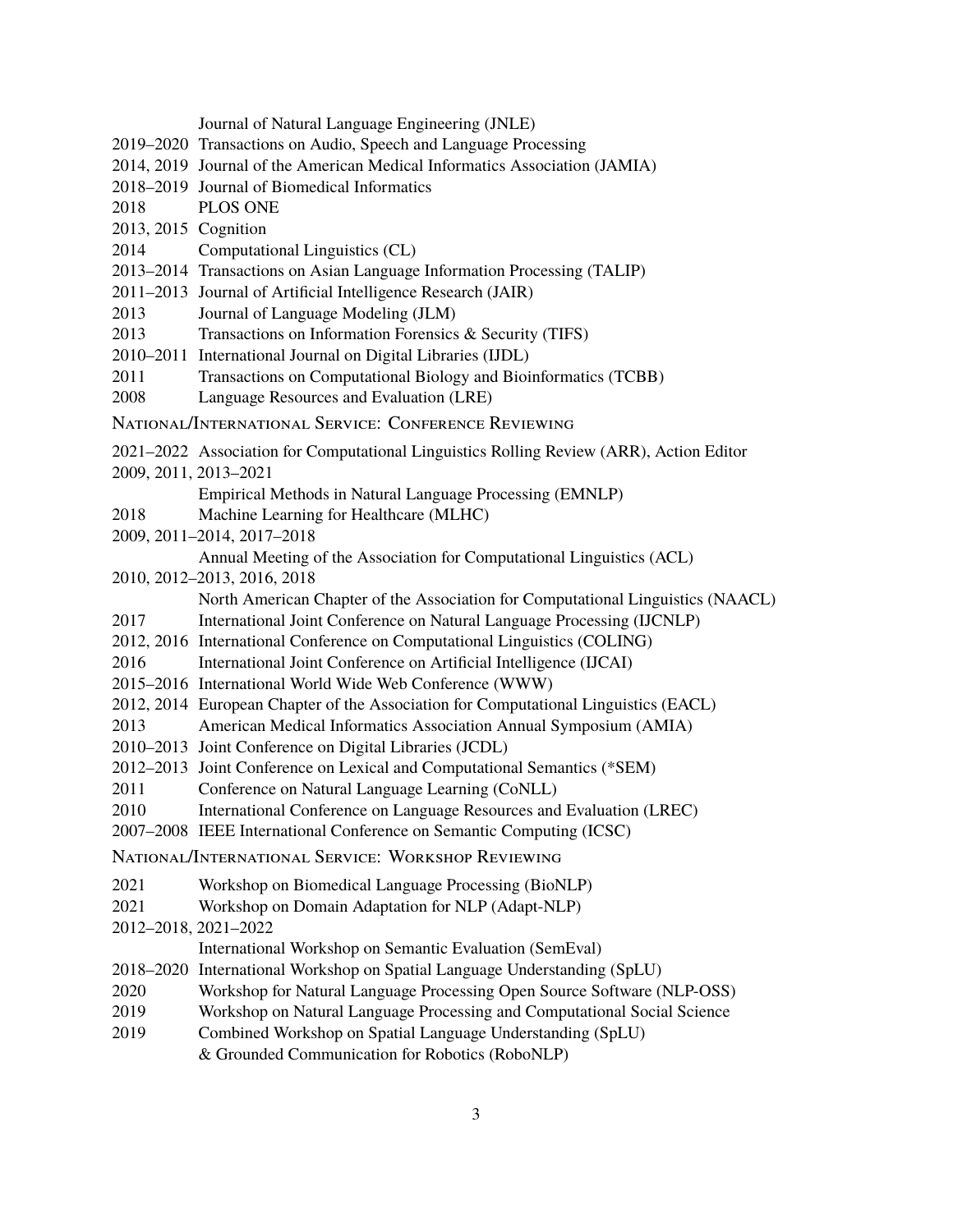- 2017 Workshop on Ethics in Natural Language Processing (EthNLP)
- 2016 Workshop on Cross-Platform Text Mining and Natural Language Processing Interoperability
- 2015 Workshop on Replicability and Reusability in Natural Language Processing (RRNLP)
- 2014 Workshop on Computational Approaches to Causality in Language (CAtoCL)
- 2014 Workshop on Computational Approaches to Code Switching (CodeSwitch)
- 2014 Workshop on Open Infrastructures and Analysis Frameworks for HLT (OIAF4HLT)

#### Departmental Service

- 2018–2021 Academic Advisor for MS INFO students, University of Arizona School of Information
- 2017–2021 Curriculum committee, University of Arizona School of Information
- 2016–2017, 2018–2021

Graduate committee, University of Arizona School of Information

- 2015–2016 Faculty search committee, U. of Alabama at Birmingham Computer and Info. Sci.
- 2014–2016 Undergrad curriculum committee, U. of Alabama at Birmingham Computer and Info. Sci.
- 2014-2016 Ph.D. qualifying exam committee, U. of Alabama at Birmingham Computer and Info. Sci.
- 2004–2007 Student grants committee, University of Colorado Boulder Institute of Cognitive Science
- 2004 Hiring committee, University of Colorado Boulder Department of Linguistics
- College-level Service
- 2019–2021 Computational Social Science Advisory Committee,

University of Arizona College of Social and Behavioral Sciences

- 2012–2013 Curriculum design committee, University of Colorado Boulder social media certificate
- University-level Service
- 2018–2021 Data Science Resources and Training Steering Committee, University of Arizona
- 2018–2021 Cognitive Science GIDP Executive Committee
- 2007–2008 CU International Leader, University of Colorado Boulder
- 2005–2007 International Peer Mentor, University of Colorado Boulder

### PUBLICATIONS/CREATIVE ACTIVITY

### Chapters in Scholarly Books and Monographs

- González López, Samuel, **Steven Bethard**, and Aurelio López-López (June 2014). ["Identifying Weak](http://dx.doi.org/10.1007/978-3-319-07698-0_10) [Sentences in Student Drafts: A Tutoring System".](http://dx.doi.org/10.1007/978-3-319-07698-0_10) In: *Methodologies and Intelligent Systems for Technology Enhanced Learning*. Ed. by Tania Di Mascio, Rosella Gennari, Pierpaolo Vitorini, Rosa Vicari, and Fernando de la Prieta. Vol. 292. Advances in Intelligent Systems and Computing, pp. 77–85.
- **Bethard, Steven**, Hong Yu, Ashley Thornton, Vasileios Hatzivassiloglou, and Dan Jurafsky (2005). ["Extracting](http://www.springer.com/computer/book/978-1-4020-4026-9) [opinion propositions and opinion holders using syntactic and lexical cues".](http://www.springer.com/computer/book/978-1-4020-4026-9) In: *Computing Attitude and Affect in Text: Theory and Applications*. Ed. by James G. Shanahan, Yan Qu, and Janyce Wiebe, pp. 125–141.

### Edited Conference Proceedings

- Toutanova, Kristina, Anna Rumshisky, Luke Zettlemoyer, Dilek Hakkani-Tur, Iz Beltagy, **Steven Bethard**, Ryan Cotterell, Tanmoy Chakraborty, and Yichao Zhou, eds. (June 2021). ["Proceedings of the 2021](https://www.aclweb.org/anthology/2021.naacl-main.0) [Conference of the North American Chapter of the Association for Computational Linguistics: Human](https://www.aclweb.org/anthology/2021.naacl-main.0) [Language Technologies".](https://www.aclweb.org/anthology/2021.naacl-main.0)
- Rumshisky, Anna, Kirk Roberts, **Steven Bethard**, and Tristan Naumann, eds. (Nov. 2020). ["Proceedings of](https://www.aclweb.org/anthology/2020.clinicalnlp-1.0) [the 3rd Clinical Natural Language Processing Workshop".](https://www.aclweb.org/anthology/2020.clinicalnlp-1.0)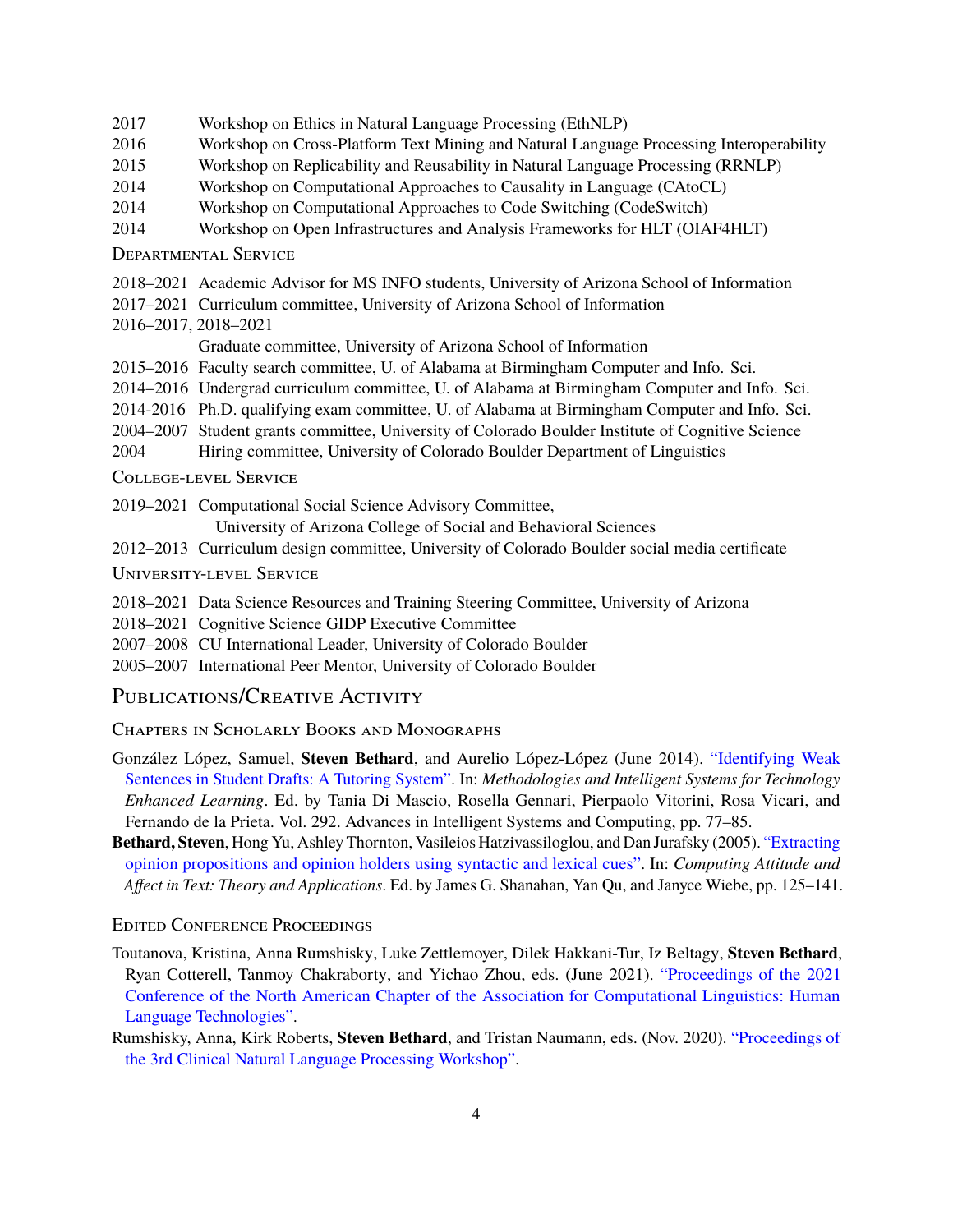- Rumshisky, Anna, Kirk Roberts, **Steven Bethard**, and Tristan Naumann, eds. (June 2019). ["Proceedings of](http://www.aclweb.org/anthology/W19-19) [the 2nd Clinical Natural Language Processing Workshop".](http://www.aclweb.org/anthology/W19-19)
- Apidianaki, Marianna, Saif M. Mohammad, Jonathan May, Ekaterina Shutova, **Steven Bethard**, and Marine Carpuat, eds. (June 2018). ["Proceedings of The 12th International Workshop on Semantic Evaluation](http://www.aclweb.org/anthology/S18-1) [\(SemEval-2018\)".](http://www.aclweb.org/anthology/S18-1)
- **Bethard, Steven**, Marine Carpuat, Marianna Apidianaki, Saif M. Mohammad, Daniel Cer, and David Jurgens, eds. (Aug. 2017). ["Proceedings of the 11th International Workshop on Semantic Evaluation](http://www.aclweb.org/anthology/S17-2) [\(SemEval-2017\)".](http://www.aclweb.org/anthology/S17-2)
- Rumshisky, Anna, Kirk Roberts, **Steven Bethard**, and Tristan Naumann, eds. (Dec. 2016). ["Proceedings of](http://aclweb.org/anthology/W16-42) [the Clinical Natural Language Processing Workshop \(ClinicalNLP\)".](http://aclweb.org/anthology/W16-42)
- **Bethard, Steven**, Marine Carpuat, Daniel Cer, David Jurgens, Preslav Nakov, and Torsten Zesch, eds. (June 2016). ["Proceedings of the 10th International Workshop on Semantic Evaluation \(SemEval-2016\)".](http://www.aclweb.org/anthology/S16-1)
- Kolomiyets, Oleksandr, Marie-Francine Moens, Martha Palmer, James Pustejovsky, and **Steven Bethard**, eds. (Apr. 2014). ["Proceedings of the EACL 2014 Workshop on Computational Approaches to Causality in](http://www.aclweb.org/anthology/W14-07) [Language \(CAtoCL\)".](http://www.aclweb.org/anthology/W14-07)
- Yarowsky, David, Timothy Baldwin, Anna Korhonen, Karen Livescu, and **Steven Bethard**, eds. (Oct. 2013). ["Proceedings of the 2013 Conference on Empirical Methods in Natural Language Processing".](http://www.aclweb.org/anthology/D13-1)
- Dey, Anik, Sebastian Krause, Ivelina Nikolova, Eva Vecchi, **Steven Bethard**, Preslav I. Nakov, and Feiyu Xu, eds. (Aug. 2013). ["51st Annual Meeting of the Association for Computational Linguistics Proceedings of](http://www.aclweb.org/anthology/P13-3) [the Student Research Workshop".](http://www.aclweb.org/anthology/P13-3)

### Refereed Journal Articles

- Rains, Stephen A, Yotam Shmargad, Kevin Coe, Kate Kenski, and **Steven Bethard** (Aug. 2021). ["Assessing the](https://doi.org/10.1093/hcr/hqab009) [Russian Troll Efforts to Sow Discord on Twitter during the 2016 U.S. Election".](https://doi.org/10.1093/hcr/hqab009) In: *Human Communication Research* 47.4, pp. 477–486.
- González-López, Samuel, **Steven Bethard**, Francisca Cecilia Encinas Orozco, and Adriıan Pastor López-Monroy (2021). ["Consumer Cynicism Identification for Spanish Reviews using a Spanish Transformer](http://journal.sepln.org/sepln/ojs/ojs/index.php/pln/article/view/6327) [Model".](http://journal.sepln.org/sepln/ojs/ojs/index.php/pln/article/view/6327) In: *Procesamiento del Lenguaje Natural* 66.0, pp. 111–120.
- Xu, Dongfang, Manoj Gopale, Jiacheng Zhang, Kris Brown, Edmon Begoli, and **Steven Bethard** (July 2020). ["Unified Medical Language System resources improve sieve-based generation and Bidirectional Encoder](https://doi.org/10.1093/jamia/ocaa080) [Representations from Transformers \(BERT\)-based ranking for concept normalization".](https://doi.org/10.1093/jamia/ocaa080) In: *Journal of the American Medical Informatics Association*.
- Laparra, Egoitz, **Steven Bethard**, and Timothy A Miller (Apr. 2020). ["Rethinking domain adaptation for](https://doi.org/10.1093/jamiaopen/ooaa010) [machine learning over clinical language".](https://doi.org/10.1093/jamiaopen/ooaa010) In: *JAMIA Open*.
- Lin, Chen, **Steven Bethard**, Dmitriy Dligach, Farig Sadeque, Guergana Savova, and Timothy A Miller (Feb. 2020). ["Does BERT need domain adaptation for clinical negation detection?"](https://doi.org/10.1093/jamia/ocaa001) In: *Journal of the American Medical Informatics Association* 27.4, pp. 584–591.
- López, Samuel González, Aurelio López-López, **Steven Bethard**, and Jesús Miguel García Gorrostieta (2019). ["A Model for Identifying Steps in Undergraduate Thesis Methodology".](http://rcs.cic.ipn.mx/2019%5C_148%5C_5/A%5C%20Model%5C%20for%5C%20Identifying%5C%20Steps%5C%20in%5C%20Undergraduate%5C%20Thesis%5C%20Methodology.pdf) In: *Res. Comput. Sci.* 148.5, pp. 17–24.
- Laparra, Egoitz, Dongfang Xu, and **Steven Bethard** (May 2018). ["From Characters to Time Intervals: New](https://transacl.org/ojs/index.php/tacl/article/view/1318) [Paradigms for Evaluation and Neural Parsing of Time Normalizations".](https://transacl.org/ojs/index.php/tacl/article/view/1318) In: *Transactions of the Association for Computational Linguistics* 6, pp. 343–356.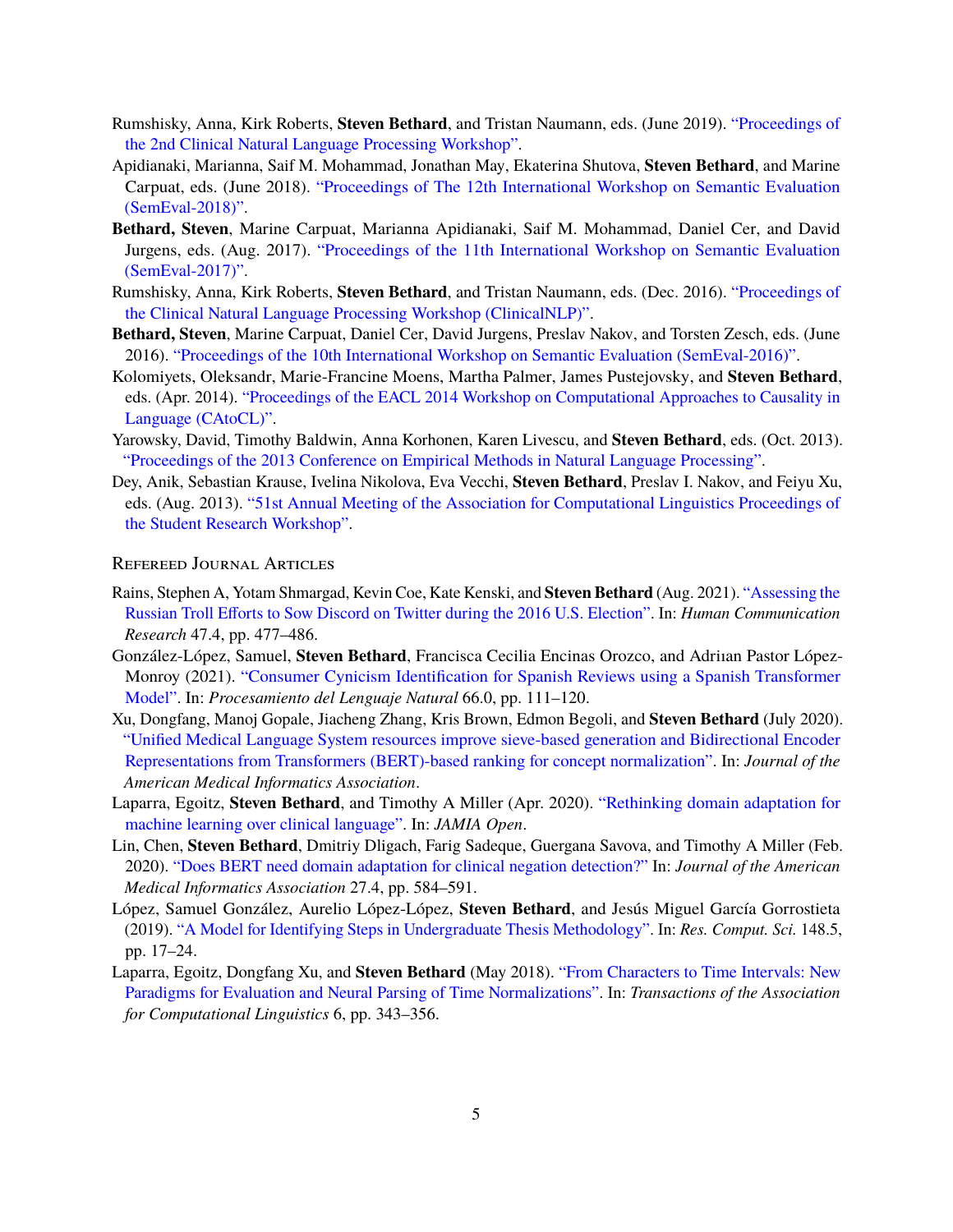- Osborne, John D., Matthew B. Neu, Maria I. Danila, Thamar Solorio, and **Steven J. Bethard** (Jan. 2018). ["CUILESS2016: a clinical corpus applying compositional normalization of text mentions".](https://doi.org/10.1186/s13326-017-0173-6) In: *Journal of Biomedical Semantics* 9.1, p. 2.
- Miller, Timothy, Dmitriy Dligach, **Steven Bethard**, Chen Lin, and Guergana Savova (2017). ["Towards](http://www.sciencedirect.com/science/article/pii/S1532046417300850) [generalizable entity-centric clinical coreference resolution".](http://www.sciencedirect.com/science/article/pii/S1532046417300850) In: *Journal of Biomedical Informatics* 69, pp. 251–258.
- Lin, Chen, Dmitriy Dligach, Timothy A Miller, **Steven Bethard**, and Guergana K Savova (Mar. 2016). ["Multilayered temporal modeling for the clinical domain".](http://jamia.oxfordjournals.org/content/23/2/387) In: *Journal of the American Medical Informatics Association* 23.2, pp. 387–395.
- Osborne, John D, Matthew Wyatt, Andrew O Westfall, James Willig, **Steven Bethard**, and Geoff Gordon (Mar. 2016). ["Efficient identification of nationally mandated reportable cancer cases using natural language](http://jamia.oxfordjournals.org/content/early/2016/03/28/jamia.ocw006) [processing and machine learning".](http://jamia.oxfordjournals.org/content/early/2016/03/28/jamia.ocw006) In: *Journal of the American Medical Informatics Association*.
- Pradhan, Ligaj, Chengcui Zhang, and **Steven Bethard** (2016). ["Extracting Hierarchy of Coherent User-](https://dx.doi.org/10.4018/IJMDEM.2016100104)[Concerns to Discover Intricate User Behavior from User Reviews".](https://dx.doi.org/10.4018/IJMDEM.2016100104) In: *International Journal of Multimedia Data Engineering and Management (IJMDEM)* 7.4, pp. 63–80.
- Do, Quynh Thi Ngoc, **Steven Bethard**, and Marie-Francine Moens (Nov. 2015). ["Domain Adaptation in](https://doi.org/10.1109/TASLP.2015.2449072) [Semantic Role Labeling Using a Neural Language Model and Linguistic Resources".](https://doi.org/10.1109/TASLP.2015.2449072) In: *IEEE/ACM Transactions on Audio, Speech, and Language Processing* 23.11, pp. 1812–1823.
- Mulder, Wim De, **Steven Bethard**, and Marie-Francine Moens (Mar. 2015). ["A survey on the application](http://dx.doi.org/10.1016/j.csl.2014.09.005) [of recurrent neural networks to statistical language modeling".](http://dx.doi.org/10.1016/j.csl.2014.09.005) In: *Computer Speech & Language* 30.1, pp. 61–98.
- Chambers, Nathanael, Taylor Cassidy, Bill McDowell, and **Steven Bethard** (Oct. 2014). ["Dense Event](https://tacl2013.cs.columbia.edu/ojs/index.php/tacl/article/view/255) [Ordering with a Multi-Pass Architecture".](https://tacl2013.cs.columbia.edu/ojs/index.php/tacl/article/view/255) In: *Transactions of the Association for Computational Linguistics* 2, pp. 273–284.
- Sultan, Md. Arafat, **Steven Bethard**, and Tamara Sumner (May 2014). ["Back to Basics for Monolingual](https://tacl2013.cs.columbia.edu/ojs/index.php/tacl/article/view/292) [Alignment: Exploiting Word Similarity and Contextual Evidence".](https://tacl2013.cs.columbia.edu/ojs/index.php/tacl/article/view/292) In: *Transactions of the Association for Computational Linguistics* 2, pp. 219–230.
- Styler IV, William F., **Steven Bethard**, Sean Finan, Martha Palmer, Sameer Pradhan, Piet C. de Groen, Brad Erickson, Timothy Miller, Chen Lin, Guergana Savova, and James Pustejovsky (Apr. 2014). ["Temporal](https://tacl2013.cs.columbia.edu/ojs/index.php/tacl/article/view/305) [Annotation in the Clinical Domain".](https://tacl2013.cs.columbia.edu/ojs/index.php/tacl/article/view/305) In: *Transactions of the Association for Computational Linguistics* 2, pp. 143–154.
- Pathak, Jyotishman, Kent R Bailey, Calvin E Beebe, **Steven Bethard**, David S Carrell, Pei J Chen, Dmitriy Dligach, Cory M Endle, Lacey A Hart, Peter J Haug, Stanley M Huff, Vinod C Kaggal, Dingcheng Li, Hongfang Liu, Kyle Marchant, James Masanz, Timothy Miller, Thomas A Oniki, Martha Palmer, Kevin J Peterson, Susan Rea, Guergana K Savova, Craig R Stancl, Sunghwan Sohn, Harold R Solbrig, Dale B Suesse, Cui Tao, David P Taylor, Les Westberg, Stephen Wu, Ning Zhuo, and Christopher G Chute (Nov. 2013). ["Normalization and standardization of electronic health records for high-throughput phenotyping:](http://dx.doi.org/10.1136/amiajnl-2013-001939) [the SHARPn consortium".](http://dx.doi.org/10.1136/amiajnl-2013-001939) In: *Journal of the American Medical Informatics Association* 20.e2, e341–e348.
- Dligach, Dmitriy, **Steven Bethard**, Lee Becker, Timothy Miller, and Guergana K. Savova (Oct. 2013). ["Discovering body site and severity modifiers in clinical texts".](http://dx.doi.org/10.1136/amiajnl-2013-001766) In: *Journal of the American Medical Informatics Association*.
- Wetzler, Philipp, **Steven Bethard**, Heather Leary, Kirsten Butcher, Soheil Danesh Bahreini, Jin Zhao, James H. Martin, and Tamara Sumner (Oct. 2013). ["Characterizing and Predicting the Multifaceted Nature](http://dl.acm.org/authorize?N89675) [of Quality in Educational Web Resources".](http://dl.acm.org/authorize?N89675) In: *ACM Transactions on Interactive Intelligent Systems* 3.3, 15:1–15:25.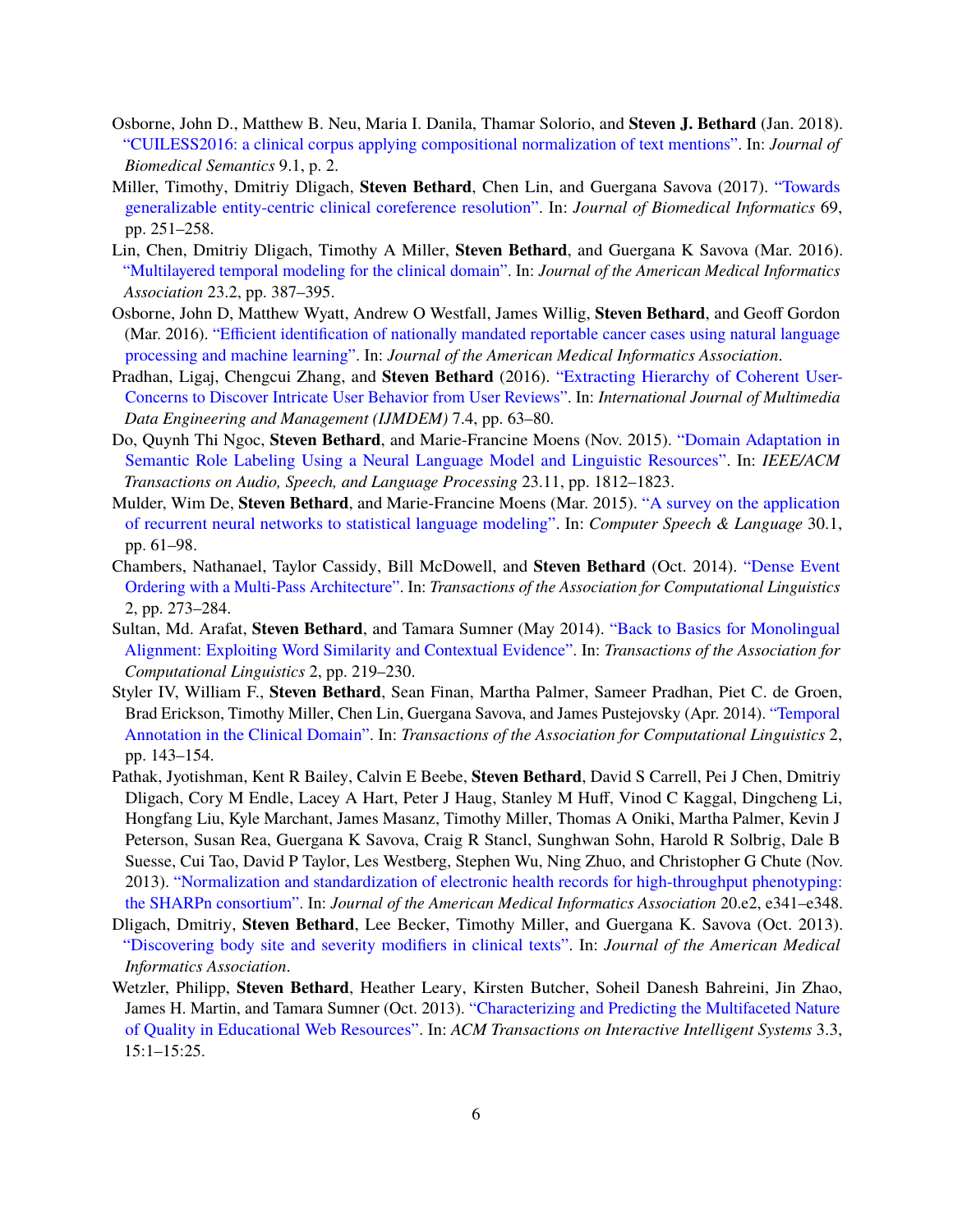- Levin, Michael, Stefan Krawczyk, **Steven Bethard**, and Dan Jurafsky (May 2012). ["Citation-based bootstrap](http://dx.doi.org/10.1002/asi.22621)[ping for large-scale author disambiguation".](http://dx.doi.org/10.1002/asi.22621) In: *Journal of the American Society for Information Science and Technology* 63.5, pp. 1030–1047.
- **Bethard, Steven**, Zhiyong Lu, James H. Martin, and Lawrence Hunter (June 2008). ["Semantic Role Labeling](http://www.biomedcentral.com/1471-2105/9/277) [for Protein Transport Predicates".](http://www.biomedcentral.com/1471-2105/9/277) In: *BMC Bioinformatics* 9.1, p. 277.
- **Bethard, Steven**, James H. Martin, and Sara Klingenstein (Dec. 2007). ["Finding Temporal Structure in Text:](http://dx.doi.org/10.1142/S1793351X07000238) [Machine Learning of Syntactic Temporal Relations".](http://dx.doi.org/10.1142/S1793351X07000238) In: *International Journal of Semantic Computing (IJSC)* 1.4, pp. 441–458.

#### Refereed Conference Articles

- Zhao, Yiyun, Jian Gang Ngui, Lucy Hall Hartley, and **Steven Bethard** (Nov. 2021). ["Do pretrained](https://aclanthology.org/2021.conll-1.6) [transformers infer telicity like humans?"](https://aclanthology.org/2021.conll-1.6) In: *Proceedings of the 25th Conference on Computational Natural Language Learning*. [Acceptance rate 23%], pp. 72–81.
- Liang, Zhengzhong, **Steven Bethard**, and Mihai Surdeanu (June 2021). ["Explainable Multi-hop Verbal](https://www.aclweb.org/anthology/2021.naacl-main.97) [Reasoning Through Internal Monologue".](https://www.aclweb.org/anthology/2021.naacl-main.97) In: *Proceedings of the 2021 Conference of the North American Chapter of the Association for Computational Linguistics: Human Language Technologies*. [Acceptance rate 26%], pp. 1225–1250.
- Yadav, Vikas, **Steven Bethard**, and Mihai Surdeanu (June 2021). ["If You Want to Go Far Go Together:](https://www.aclweb.org/anthology/2021.naacl-main.363) [Unsupervised Joint Candidate Evidence Retrieval for Multi-hop Question Answering".](https://www.aclweb.org/anthology/2021.naacl-main.363) In: *Proceedings of the 2021 Conference of the North American Chapter of the Association for Computational Linguistics: Human Language Technologies*. [Acceptance rate 26%], pp. 4571–4581.
- Laparra, Egoitz and **Steven Bethard** (Dec. 2020). ["A Dataset and Evaluation Framework for Complex](https://www.aclweb.org/anthology/2020.coling-main.81) [Geographical Description Parsing".](https://www.aclweb.org/anthology/2020.coling-main.81) In: *Proceedings of the 28th International Conference on Computational Linguistics*. [Acceptance rate 35%], pp. 936–948.
- Xu, Dongfang, Zeyu Zhang, and **Steven Bethard** (July 2020). ["A Generate-and-Rank Framework with](https://www.aclweb.org/anthology/2020.acl-main.748) [Semantic Type Regularization for Biomedical Concept Normalization".](https://www.aclweb.org/anthology/2020.acl-main.748) In: *Proceedings of the 58th Annual Meeting of the Association for Computational Linguistics*. [Acceptance rate 23%], pp. 8452–8464.
- Yadav, Vikas, **Steven Bethard**, and Mihai Surdeanu (July 2020). ["Having Your Cake and Eating It Too:](https://doi.org/10.1145/3397271.3401311) [Training Neural Retrieval for Language Inference without Losing Lexical Match".](https://doi.org/10.1145/3397271.3401311) In: *Proceedings of the 43rd International ACM SIGIR Conference on Research and Development in Information Retrieval*. SIGIR '20. [Acceptance rate 26%], pp. 1625–1628.
- Yadav, Vikas, **Steven Bethard**, and Mihai Surdeanu (July 2020). ["Unsupervised Alignment-based Iterative](https://www.aclweb.org/anthology/2020.acl-main.414) [Evidence Retrieval for Multi-hop Question Answering".](https://www.aclweb.org/anthology/2020.acl-main.414) In: *Proceedings of the 58th Annual Meeting of the Association for Computational Linguistics*. [Acceptance rate 23%], pp. 4514–4525.
- Zhao, Yiyun and **Steven Bethard** (July 2020). ["How does BERT's attention change when you fine-tune? An](https://www.aclweb.org/anthology/2020.acl-main.429) [analysis methodology and a case study in negation scope".](https://www.aclweb.org/anthology/2020.acl-main.429) In: *Proceedings of the 58th Annual Meeting of the Association for Computational Linguistics*. [Acceptance rate 23%], pp. 4729–4747.
- Yadav, Vikas, **Steven Bethard**, and Mihai Surdeanu (Nov. 2019). ["Quick and \(not so\) Dirty: Unsupervised](https://www.aclweb.org/anthology/D19-1260) [Selection of Justification Sentences for Multi-hop Question Answering".](https://www.aclweb.org/anthology/D19-1260) In: *Proceedings of the 2019 Conference on Empirical Methods in Natural Language Processing and the 9th International Joint Conference on Natural Language Processing (EMNLP-IJCNLP)*. [Acceptance rate 23%], pp. 2578–2589.
- Sadeque, Farig, Stephen Rains, Yotam Shmargad, Kate Kenski, Kevin Coe, and **Steven Bethard** (June 2019). ["Incivility Detection in Online Comments".](http://www.aclweb.org/anthology/S19-1031) In: *Proceedings of the Eighth Joint Conference on Lexical and Computational Semantics (\*SEM 2019)*. [Acceptance rate 33%], pp. 283–291.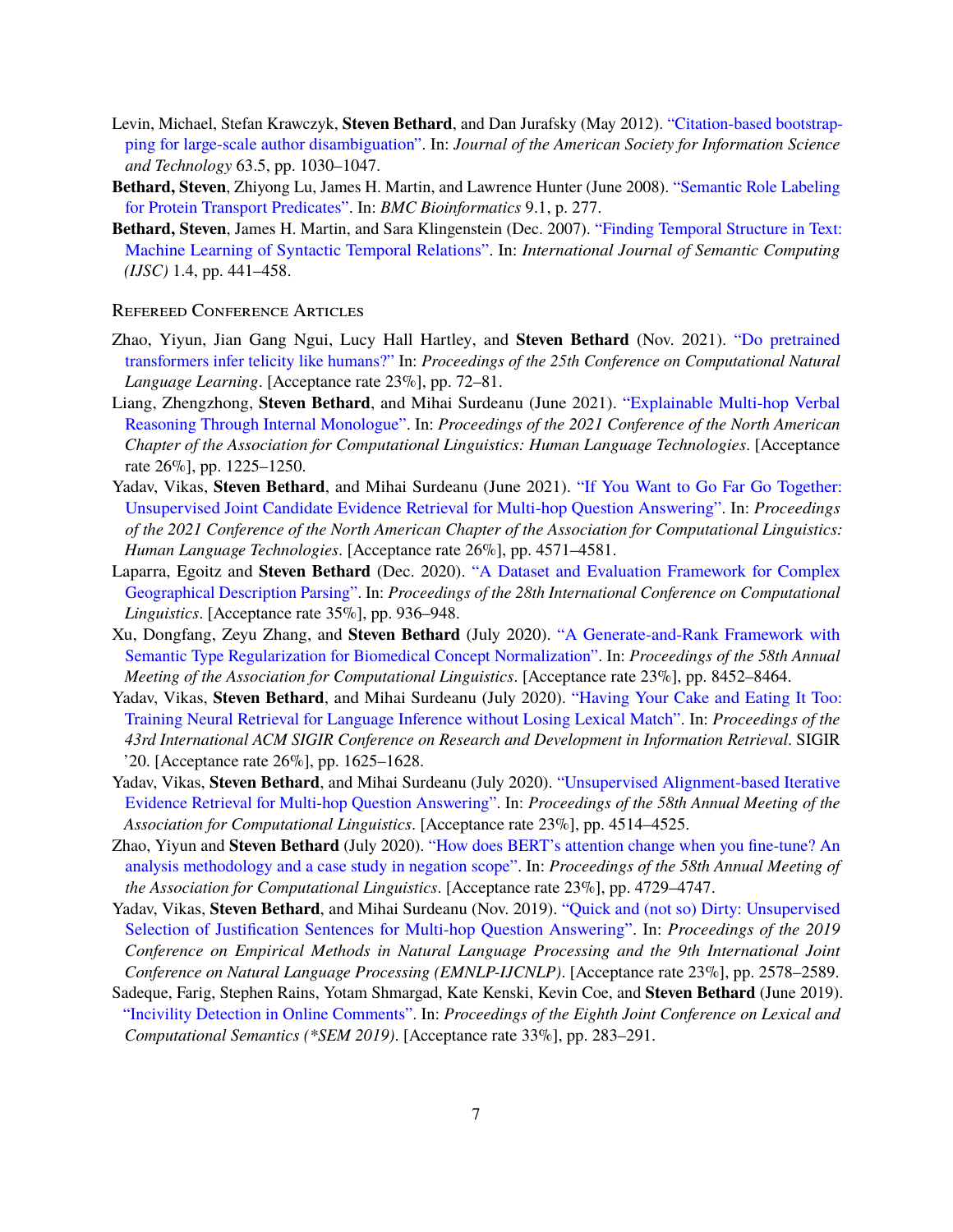- Xu, Dongfang, Egoitz Laparra, and **Steven Bethard** (June 2019). ["Pre-trained Contextualized Character](http://www.aclweb.org/anthology/S19-1008) [Embeddings Lead to Major Improvements in Time Normalization: a Detailed Analysis".](http://www.aclweb.org/anthology/S19-1008) In: *Proceedings of the Eighth Joint Conference on Lexical and Computational Semantics (\*SEM 2019)*. [Acceptance rate 33%], pp. 68–74.
- Yadav, Vikas, **Steven Bethard**, and Mihai Surdeanu (June 2019). ["Alignment over Heterogeneous Embeddings](http://www.aclweb.org/anthology/N19-1274) [for Question Answering".](http://www.aclweb.org/anthology/N19-1274) In: *Proceedings of the 2019 Conference of the North American Chapter of the Association for Computational Linguistics: Human Language Technologies, Volume 1 (Long and Short Papers)*. [Acceptance rate 26%], pp. 2681–2691.
- Yadav, Vikas and **Steven Bethard** (Aug. 2018). ["A Survey on Recent Advances in Named Entity Recognition](http://www.aclweb.org/anthology/C18-1182) [from Deep Learning models".](http://www.aclweb.org/anthology/C18-1182) In: *Proceedings of the 27th International Conference on Computational Linguistics*. [Acceptance rate 37%], pp. 2145–2158.
- Yadav, Vikas, Rebecca Sharp, and **Steven Bethard** (June 2018). ["Deep Affix Features Improve Neural Named](http://www.aclweb.org/anthology/S18-2021) [Entity Recognizers".](http://www.aclweb.org/anthology/S18-2021) In: *Proceedings of the Seventh Joint Conference on Lexical and Computational Semantics*. [Acceptance rate 29%], pp. 167–172.
- Pradhan, Ligaj, Chengcui Zhang, **Steven Bethard**, and Xin Chen (Apr. 2018). ["Embedding User Behavioral](http://doi.org/10.1109/MIPR.2018.00061) [Aspect in TF-IDF Like Representation".](http://doi.org/10.1109/MIPR.2018.00061) In: *2018 IEEE Conference on Multimedia Information Processing and Retrieval (MIPR)*. [Acceptance rate 20%], pp. 262–267.
- Sadeque, Farig, Dongfang Xu, and **Steven Bethard** (Feb. 2018). ["Measuring the Latency of Depression](http://doi.acm.org/10.1145/3159652.3159725) [Detection in Social Media".](http://doi.acm.org/10.1145/3159652.3159725) In: *Proceedings of the Eleventh ACM International Conference on Web Search and Data Mining*. WSDM '18. [Acceptance rate 16%], pp. 495–503.
- Do, Quynh Ngoc Thi, **Steven Bethard**, and Marie-Francine Moens (Nov. 2017). ["Improving Implicit Semantic](http://www.aclweb.org/anthology/I17-1010) [Role Labeling by Predicting Semantic Frame Arguments".](http://www.aclweb.org/anthology/I17-1010) In: *Proceedings of the Eighth International Joint Conference on Natural Language Processing (Volume 1: Long Papers)*. [Acceptance rate 31%], pp. 90–99.
- Pradhan, Ligaj, Chengcui Zhang, and **Steven Bethard** (Aug. 2017). ["Infusing Latent User-Concerns from](http://doi.ieeecomputersociety.org/10.1109/IRI.2017.24) [User Reviews into Collaborative Filtering".](http://doi.ieeecomputersociety.org/10.1109/IRI.2017.24) In: *2017 IEEE International Conference on Information Reuse and Integration (IRI)*. [Acceptance rate 29%], pp. 471–477.
- Dligach, Dmitriy, Timothy Miller, Chen Lin, **Steven Bethard**, and Guergana Savova (Apr. 2017). ["Neural](http://www.aclweb.org/anthology/E17-2118) [Temporal Relation Extraction".](http://www.aclweb.org/anthology/E17-2118) In: *Proceedings of the 15th Conference of the European Chapter of the Association for Computational Linguistics: Volume 2, Short Papers*. [Acceptance rate 24%], pp. 746–751.
- Viani, Natalia, Timothy A. Miller, Dmitriy Dligach, **Steven Bethard**, Carlo Napolitano, Silvia G. Priori, Riccardo Bellazzi, Lucia Sacchi, and Guergana K. Savova (2017). ["Recurrent Neural Network Architectures](https://doi.org/10.1007/978-3-319-59758-4_21) [for Event Extraction from Italian Medical Reports".](https://doi.org/10.1007/978-3-319-59758-4_21) In: *Artificial Intelligence in Medicine: 16th Conference on Artificial Intelligence in Medicine, AIME 2017, Vienna, Austria, June 21-24, 2017, Proceedings*. Ed. by Annette ten Teije, Christian Popow, John H. Holmes, and Lucia Sacchi. [Acceptance rate 39%], pp. 198–202.
- Do, Quynh Ngoc Thi, **Steven Bethard**, and Marie-Francine Moens (Dec. 2016). ["Facing the most difficult](http://aclweb.org/anthology/C16-1121) [case of Semantic Role Labeling: A collaboration of word embeddings and co-training".](http://aclweb.org/anthology/C16-1121) In: *Proceedings of COLING 2016, the 26th International Conference on Computational Linguistics: Technical Papers*. [Acceptance rate 32%], pp. 1275–1284.
- Sapkota, Upendra, Thamar Solorio, Manuel Montes, and **Steven Bethard** (Aug. 2016). ["Domain Adaptation](http://www.aclweb.org/anthology/P16-1210) [for Authorship Attribution: Improved Structural Correspondence Learning".](http://www.aclweb.org/anthology/P16-1210) In: *Proceedings of the 54th Annual Meeting of the Association for Computational Linguistics (Volume 1: Long Papers)*. [Acceptance rate 28%], pp. 2226–2235.
- Pradhan, Ligaj, Chengcui Zhang, and **Steven Bethard** (July 2016). ["Towards Extracting Coherent User](http://dx.doi.org/10.1109/IRI.2016.85) [Concerns and Their Hierarchical Organization from User Reviews".](http://dx.doi.org/10.1109/IRI.2016.85) In: *2016 IEEE 17th International Conference on Information Reuse and Integration (IRI)*. [Acceptance rate 26%], pp. 582–590.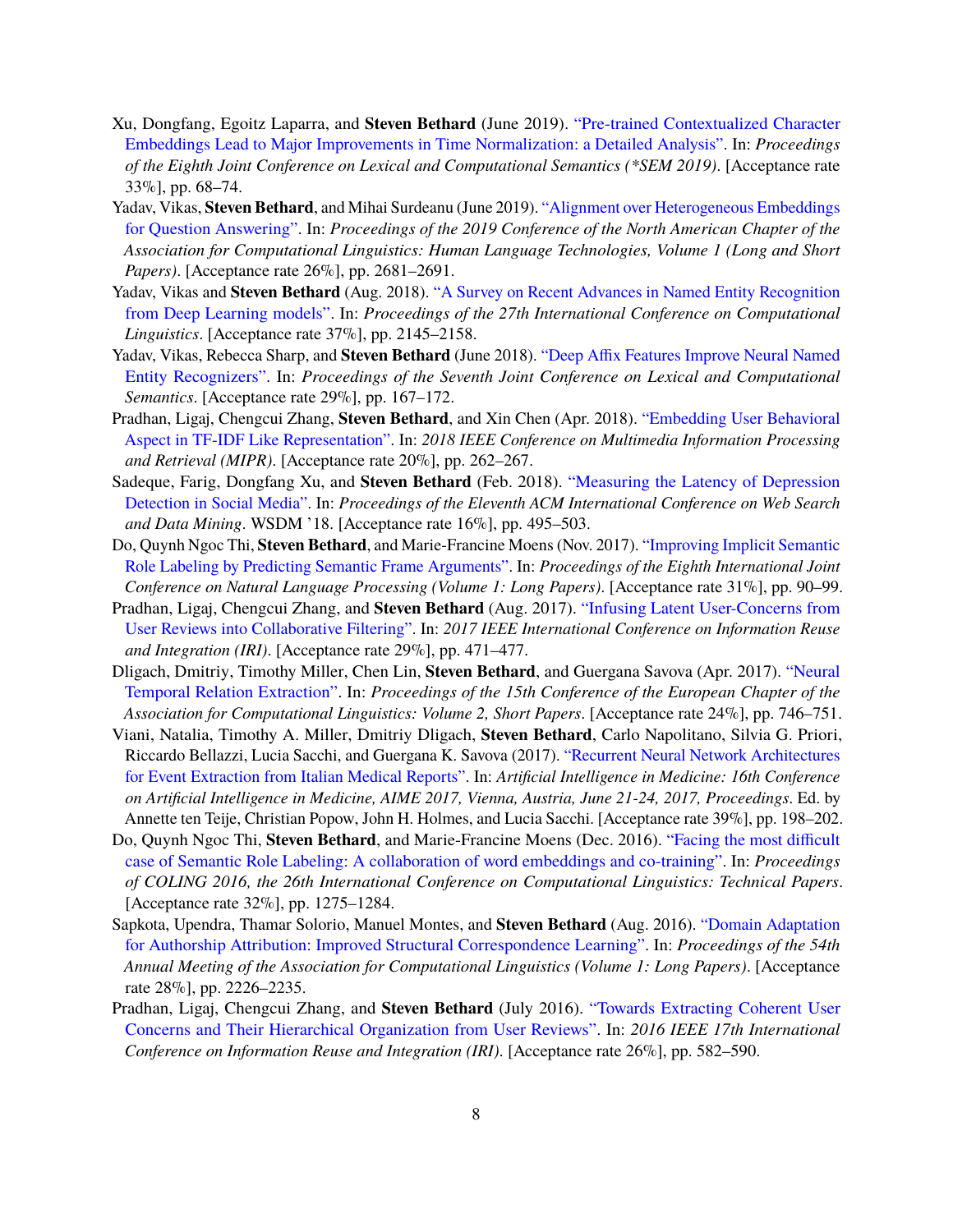- **Bethard, Steven** and Jonathan Parker (May 2016). ["A Semantically Compositional Annotation Scheme for](http://www.lrec-conf.org/proceedings/lrec2016/pdf/288_Paper.pdf) [Time Normalization".](http://www.lrec-conf.org/proceedings/lrec2016/pdf/288_Paper.pdf) In: *Proceedings of the Tenth International Conference on Language Resources and Evaluation (LREC 2016)*. Ed. by Nicoletta Calzolari (Conference Chair), Khalid Choukri, Thierry Declerck, Marko Grobelnik, Bente Maegaard, Joseph Mariani, Asuncion Moreno, Jan Odijk, and Stelios Piperidis. [Acceptance rate 60\%].
- Shrestha, Prasha, Nicolas Rey-Villamizar, Farig Sadeque, Ted Pedersen, **Steven Bethard**, and Thamar Solorio (May 2016). ["Age and Gender Prediction on Health Forum Data".](http://www.lrec-conf.org/proceedings/lrec2016/pdf/1117_Paper.pdf) In: *Proceedings of the Tenth International Conference on Language Resources and Evaluation (LREC 2016)*. Ed. by Nicoletta Calzolari (Conference Chair), Khalid Choukri, Thierry Declerck, Marko Grobelnik, Bente Maegaard, Joseph Mariani, Asuncion Moreno, Jan Odijk, and Stelios Piperidis. [Acceptance rate 60%].
- Do, Quynh Ngoc Thi, **Steven Bethard**, and Marie-Francine Moens (Sept. 2015). ["Adapting Coreference](http://aclweb.org/anthology/D15-1271) [Resolution for Narrative Processing".](http://aclweb.org/anthology/D15-1271) In: *Proceedings of the 2015 Conference on Empirical Methods in Natural Language Processing*. [Acceptance rate 24%], pp. 2262–2267.
- Sultan, Md Arafat, **Steven Bethard**, and Tamara Sumner (Sept. 2015). ["Feature-Rich Two-Stage Logistic](http://aclweb.org/anthology/D15-1111) [Regression for Monolingual Alignment".](http://aclweb.org/anthology/D15-1111) In: *Proceedings of the 2015 Conference on Empirical Methods in Natural Language Processing*. [Acceptance rate 24%], pp. 949–959.
- Sapkota, Upendra, **Steven Bethard**, Manuel Montes, and Thamar Solorio (June 2015). ["Not All Character](http://www.aclweb.org/anthology/N15-1010) [N-grams Are Created Equal: A Study in Authorship Attribution".](http://www.aclweb.org/anthology/N15-1010) In: *Proceedings of the 2015 Conference of the North American Chapter of the Association for Computational Linguistics: Human Language Technologies*. [Acceptance rate 26%], pp. 93–102.
- Sultan, Md. Arafat, **Steven Bethard**, and Tamara Sumner (Sept. 2014). ["Towards automatic identification of](http://dx.doi.org/10.1109/JCDL.2014.6970194) [core concepts in educational resources".](http://dx.doi.org/10.1109/JCDL.2014.6970194) In: *2014 IEEE/ACM Joint Conference on Digital Libraries (JCDL)*. [Acceptance rate 29%], pp. 379–388.
- Sapkota, Upendra, Thamar Solorio, Manuel Montes, **Steven Bethard**, and Paolo Rosso (Aug. 2014). ["Cross-](http://www.aclweb.org/anthology/C14-1116)[Topic Authorship Attribution: Will Out-Of-Topic Data Help?"](http://www.aclweb.org/anthology/C14-1116) In: *Proceedings of COLING 2014, the 25th International Conference on Computational Linguistics: Technical Papers*. [Acceptance rate 32%], pp. 1228–1237.
- Cassidy, Taylor, Bill McDowell, Nathanael Chambers, and **Steven Bethard** (June 2014). ["An Annotation](http://www.aclweb.org/anthology/P14-2082) [Framework for Dense Event Ordering".](http://www.aclweb.org/anthology/P14-2082) In: *Proceedings of the 52nd Annual Meeting of the Association for Computational Linguistics (Volume 2: Short Papers)*. [Acceptance rate 25%], pp. 501–506.
- Lin, Chen, Timothy Miller, Alvin Kho, **Steven Bethard**, Dmitriy Dligach, Sameer Pradhan, and Guergana Savova (June 2014). ["Descending-Path Convolution Kernel for Syntactic Structures".](http://www.aclweb.org/anthology/P14-2014) In: *Proceedings of the 52nd Annual Meeting of the Association for Computational Linguistics (Volume 2: Short Papers)*. [Acceptance rate 25%], pp. 81–86.
- **Bethard, Steven**, Philip Ogren, and Lee Becker (May 2014). ["ClearTK 2.0: Design Patterns for Machine](http://www.lrec-conf.org/proceedings/lrec2014/pdf/218_Paper.pdf) [Learning in UIMA".](http://www.lrec-conf.org/proceedings/lrec2014/pdf/218_Paper.pdf) In: *Proceedings of the Ninth International Conference on Language Resources and Evaluation (LREC'14)*. [Acceptance rate 61%], pp. 3289–3293.
- Bursztein, Elie, Angelique Moscicki, Celine Fabry, **Steven Bethard**, John C. Mitchell, and Dan Jurafsky (Apr. 2014). ["Easy Does It: More Usable CAPTCHAs".](http://dl.acm.org/authorize?N87813) In: *Proceedings of the SIGCHI Conference on Human Factors in Computing Systems*. CHI '14. [Acceptance rate 23%], pp. 2637–2646.
- **Bethard, Steven** (Oct. 2013). ["A Synchronous Context Free Grammar for Time Normalization".](http://www.aclweb.org/anthology/D13-1078) In: *Proceedings of the 2013 Conference on Empirical Methods in Natural Language Processing*. [Acceptance rate 24%], pp. 821–826.
- Okoye, Ifeyinwa, Tamara Sumner, and **Steven Bethard** (July 2013). ["Automatic extraction of core learning](http://dl.acm.org/authorize?N89173) [goals and generation of pedagogical sequences through a collection of digital library resources".](http://dl.acm.org/authorize?N89173) In: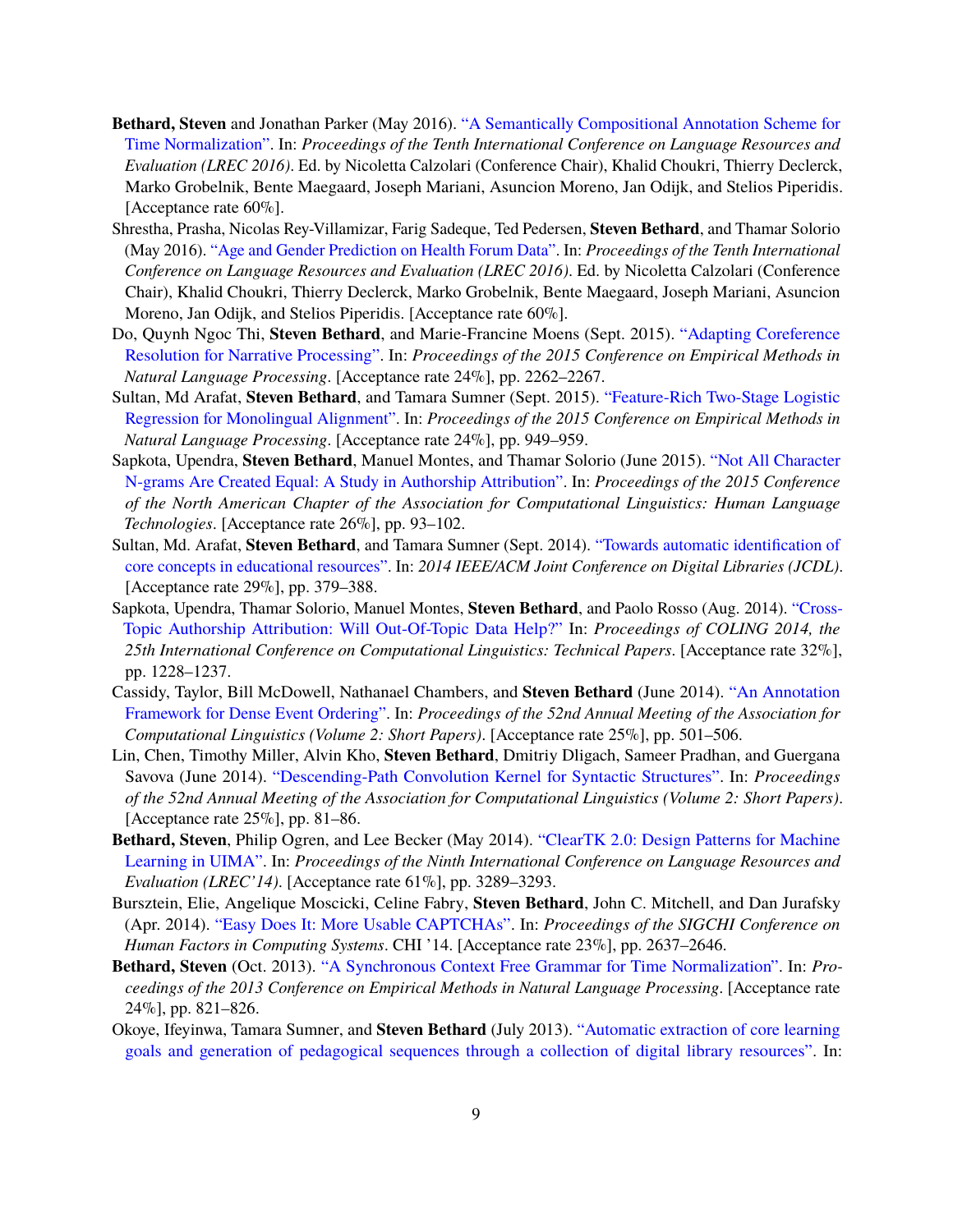*Proceedings of the 13th ACM/IEEE-CS joint conference on Digital libraries*. JCDL '13. [Acceptance rate 29%], pp. 67–76.

- Kolomiyets, Oleksandr, **Steven Bethard**, and Marie-Francine Moens (July 2012). ["Extracting Narrative](http://www.aclweb.org/anthology/P12-1010) [Timelines as Temporal Dependency Structures".](http://www.aclweb.org/anthology/P12-1010) In: *Proceedings of the 50th Annual Meeting of the Association for Computational Linguistics (Volume 1: Long Papers)*. [Acceptance rate 19%], pp. 88–97.
- **Bethard, Steven**, Oleksandr Kolomiyets, and Marie-Francine Moens (May 2012). ["Annotating Story](http://www.lrec-conf.org/proceedings/lrec2012/pdf/371_Paper.pdf) [Timelines as Temporal Dependency Structures".](http://www.lrec-conf.org/proceedings/lrec2012/pdf/371_Paper.pdf) In: *Proceedings of the Eight International Conference on Language Resources and Evaluation (LREC'12)*. [Acceptance rate 70%], pp. 2721–2726.
- Jans, Bram, **Steven Bethard**, Ivan Vulić, and Marie-Francine Moens (Apr. 2012). ["Skip N-grams and Ranking](http://www.aclweb.org/anthology/E12-1034) [Functions for Predicting Script Events".](http://www.aclweb.org/anthology/E12-1034) In: *Proceedings of the 13th Conference of the European Chapter of the Association for Computational Linguistics*. [Acceptance rate 27%], pp. 336–344.
- Kolomiyets, Oleksandr, **Steven Bethard**, and Marie-Francine Moens (June 2011). ["Model-Portability](http://www.aclweb.org/anthology/P11-2047) [Experiments for Textual Temporal Analysis".](http://www.aclweb.org/anthology/P11-2047) In: *Proceedings of the 49th Annual Meeting of the Association for Computational Linguistics: Human Language Technologies*. [Acceptance rate 26%], pp. 271–276.
- Gusev, Andrey, Nathanael Chambers, Divye Raj Khilnani, Pranav Khaitan, **Steven Bethard**, and Dan Jurafsky (Jan. 2011). ["Using Query Patterns to Learn the Duration of Events".](http://www.aclweb.org/anthology/W11-0116) In: *International Conference on Computational Semantics*. [Acceptance rate 42%], pp. 145–154.
- **Bethard, Steven** and Dan Jurafsky (Oct. 2010). ["Who Should I Cite? Learning Literature Search Models](http://dl.acm.org/authorize?N89189) [from Citation Behavior".](http://dl.acm.org/authorize?N89189) In: *ACM Conference on Information and Knowledge Management*. [Acceptance rate 13%], pp. 609–618.
- Bursztein, Elie, **Steven Bethard**, John C. Mitchell, Dan Jurafsky, and Celine Fabry (May 2010). ["How Good](http://dx.doi.org/10.1109/SP.2010.31) [are Humans at Solving CAPTCHAs? A Large Scale Evaluation".](http://dx.doi.org/10.1109/SP.2010.31) In: *IEEE Symposium on Security and Privacy*. [Acceptance rate 10%], pp. 399–413.
- Savova, Guergana, **Steven Bethard**, Will Styler, James H. Martin, Martha Palmer, James Masanz, and Wayne Ward (Nov. 2009). ["Towards Temporal Relation Discovery from the Clinical Narrative".](http://www.ncbi.nlm.nih.gov/pmc/articles/PMC2815499/) In: *American Medical Informatics Association Annual Symposium*. [Acceptance rate 47%], pp. 568–572.
- **Bethard, Steven**, Soumya Ghosh, James H. Martin, and Tamara Sumner (June 2009). ["Topic model methods](http://dl.acm.org/authorize?N89187) [for automatically identifying out-of-scope resources".](http://dl.acm.org/authorize?N89187) In: *JCDL '09: Proceedings of the 9th ACM/IEEE-CS Joint Conference on Digital Libraries*. [Acceptance rate 28%], pp. 19–28.
- **Bethard, Steven**, Philipp Wetzler, Kirsten Butcher, James H. Martin, and Tamara Sumner (June 2009). ["Automatically characterizing resource quality for educational digital libraries".](http://dl.acm.org/authorize?N89186) In: *JCDL '09: Proceedings of the 9th ACM/IEEE-CS Joint Conference on Digital Libraries*. [Acceptance rate 28%] [Best paper award], pp. 221–230.
- **Bethard, Steven** and James H. Martin (June 2008). ["Learning Semantic Links from a Corpus of Parallel Tem](http://aclweb.org/anthology/P08-2045)[poral and Causal Relations".](http://aclweb.org/anthology/P08-2045) In: *Proceedings of 46th Annual Meeting of the Association for Computational Linguistics: Human Language Technologies, Short Papers*. [Acceptance rate 23%], pp. 177–180.
- **Bethard, Steven**, William Corvey, Sara Klingenstein, and James H. Martin (May 2008). ["Building a Corpus](http://www.lrec-conf.org/proceedings/lrec2008/pdf/229_paper.pdf) [of Temporal-Causal Structure".](http://www.lrec-conf.org/proceedings/lrec2008/pdf/229_paper.pdf) In: *Language Resources and Evaluation Conference (LREC)*. [Acceptance rate 70%], pp. 908–915.
- **Bethard, Steven**, James H. Martin, and Sara Klingenstein (Sept. 2007). ["Timelines from Text: Identification](http://dx.doi.org/10.1109/ICSC.2007.77) [of Syntactic Temporal Relations".](http://dx.doi.org/10.1109/ICSC.2007.77) In: *International Conference on Semantic Computing (ICSC)*, pp. 11–18.
- **Bethard, Steven** and James H. Martin (July 2006). ["Identification of Event Mentions and their Semantic](http://aclweb.org/anthology/W06-1618) [Class".](http://aclweb.org/anthology/W06-1618) In: *Empirical Methods in Natural Language Processing (EMNLP)*. [Acceptance rate 31%], pp. 146– 154.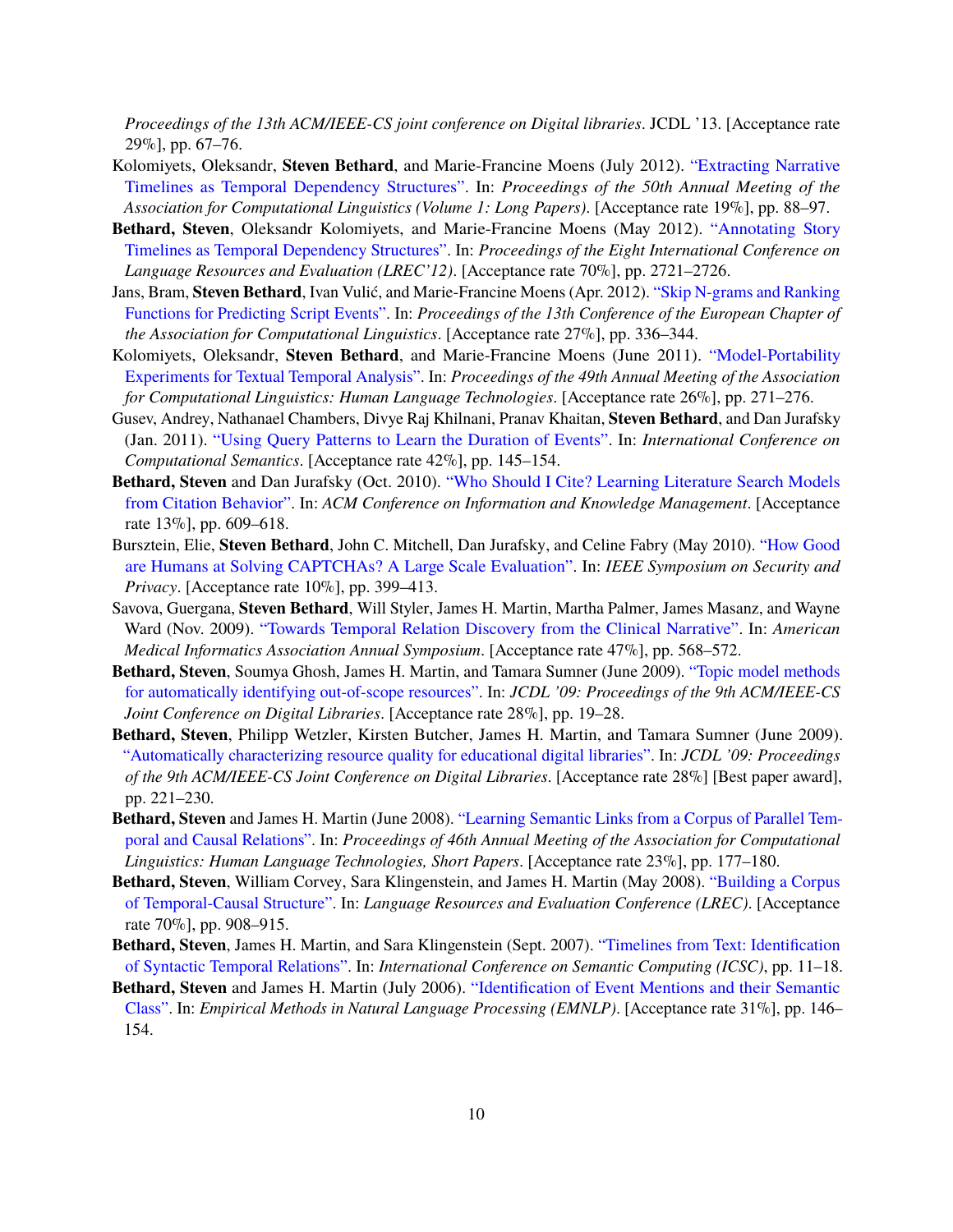#### Refereed Workshop Articles

- Bertsch, Amanda and **Steven Bethard** (Nov. 2021). ["Detection of Puffery on the English Wikipedia".](https://aclanthology.org/2021.wnut-1.36) In: *Proceedings of the Seventh Workshop on Noisy User-generated Text (W-NUT 2021)*, pp. 329–333.
- Su, Peiwen and **Steven Bethard** (Nov. 2021). ["Simplifying annotation of intersections in time normalization](https://aclanthology.org/2021.law-1.11) [annotation: exploring syntactic and semantic validation".](https://aclanthology.org/2021.law-1.11) In: *Proceedings of The Joint 15th Linguistic Annotation Workshop (LAW) and 3rd Designing Meaning Representations (DMR) Workshop*, pp. 106–111.
- Lin, Chen, Timothy Miller, Dmitriy Dligach, **Steven Bethard**, and Guergana Savova (June 2021). ["EntityBERT:](https://www.aclweb.org/anthology/2021.bionlp-1.21) [Entity-centric Masking Strategy for Model Pretraining for the Clinical Domain".](https://www.aclweb.org/anthology/2021.bionlp-1.21) In: *Proceedings of the 20th Workshop on Biomedical Language Processing*, pp. 191–201.
- Xu, Dongfang and **Steven Bethard** (June 2021). ["Triplet-Trained Vector Space and Sieve-Based Search](https://www.aclweb.org/anthology/2021.bionlp-1.2) [Improve Biomedical Concept Normalization".](https://www.aclweb.org/anthology/2021.bionlp-1.2) In: *Proceedings of the 20th Workshop on Biomedical Language Processing*, pp. 11–22.
- Miller, Timothy, Egoitz Laparra, and **Steven Bethard** (Apr. 2021). ["Domain adaptation in practice: Lessons](https://www.aclweb.org/anthology/2021.adaptnlp-1.11) [from a real-world information extraction pipeline".](https://www.aclweb.org/anthology/2021.adaptnlp-1.11) In: *Proceedings of the Second Workshop on Domain Adaptation for NLP*, pp. 105–110.
- Ozler, Kadir Bulut, Kate Kenski, Steve Rains, Yotam Shmargad, Kevin Coe, and **Steven Bethard** (Nov. 2020). ["Fine-tuning for multi-domain and multi-label uncivil language detection".](https://www.aclweb.org/anthology/2020.alw-1.4) In: *Proceedings of the Fourth Workshop on Online Abuse and Harms*, pp. 28–33.
- Wright-Bettner, Kristin, Chen Lin, Timothy Miller, **Steven Bethard**, Dmitriy Dligach, Martha Palmer, James H. Martin, and Guergana Savova (Nov. 2020). ["Defining and Learning Refined Temporal Relations](https://www.aclweb.org/anthology/2020.louhi-1.12) [in the Clinical Narrative".](https://www.aclweb.org/anthology/2020.louhi-1.12) In: *Proceedings of the 11th International Workshop on Health Text Mining and Information Analysis*, pp. 104–114.
- González-López, Samuel, **Steven Bethard**, and Aurelio Lopez-Lopez (July 2020). ["Assisting Undergraduate](https://www.aclweb.org/anthology/2020.bea-1.11) [Students in Writing Spanish Methodology Sections".](https://www.aclweb.org/anthology/2020.bea-1.11) In: *Proceedings of the Fifteenth Workshop on Innovative Use of NLP for Building Educational Applications*, pp. 115–123.
- Lin, Chen, Timothy Miller, Dmitriy Dligach, Farig Sadeque, **Steven Bethard**, and Guergana Savova (July 2020). ["A BERT-based One-Pass Multi-Task Model for Clinical Temporal Relation Extraction".](https://www.aclweb.org/anthology/2020.bionlp-1.7) In: *Proceedings of the 19th SIGBioMed Workshop on Biomedical Language Processing*, pp. 70–75.
- **Bethard, Steven**, Egoitz Laparra, Sophia Wang, Yiyun Zhao, Ragheb Al-Ghezi, Aaron Lien, and Laura López-Hoffman (June 2019). ["Inferring missing metadata from environmental policy texts".](http://www.aclweb.org/anthology/W19-2506) In: *Proceedings of the 3rd Joint SIGHUM Workshop on Computational Linguistics for Cultural Heritage, Social Sciences, Humanities and Literature*, pp. 46–51.
- Lin, Chen, Timothy Miller, Dmitriy Dligach, **Steven Bethard**, and Guergana Savova (June 2019). ["A](http://www.aclweb.org/anthology/W19-1908) [BERT-based Universal Model for Both Within- and Cross-sentence Clinical Temporal Relation Extraction".](http://www.aclweb.org/anthology/W19-1908) In: *Proceedings of the 2nd Clinical Natural Language Processing Workshop*, pp. 65–71.
- Lin, Chen, Timothy Miller, Dmitriy Dligach, Hadi Amiri, **Steven Bethard**, and Guergana Savova (Oct. 2018). ["Self-training improves Recurrent Neural Networks performance for Temporal Relation Extraction".](http://www.aclweb.org/anthology/W18-5619) In: *Proceedings of the Ninth International Workshop on Health Text Mining and Information Analysis*, pp. 165–176.
- Lin, Chen, Timothy Miller, Dmitriy Dligach, **Steven Bethard**, and Guergana Savova (Aug. 2017). ["Represen](http://www.aclweb.org/anthology/W17-2341)[tations of Time Expressions for Temporal Relation Extraction with Convolutional Neural Networks".](http://www.aclweb.org/anthology/W17-2341) In: *BioNLP 2017*, pp. 322–327.
- Miller, Timothy, **Steven Bethard**, Hadi Amiri, and Guergana Savova (Aug. 2017). ["Unsupervised Domain](http://www.aclweb.org/anthology/W17-2320) [Adaptation for Clinical Negation Detection".](http://www.aclweb.org/anthology/W17-2320) In: *BioNLP 2017*, pp. 165–170.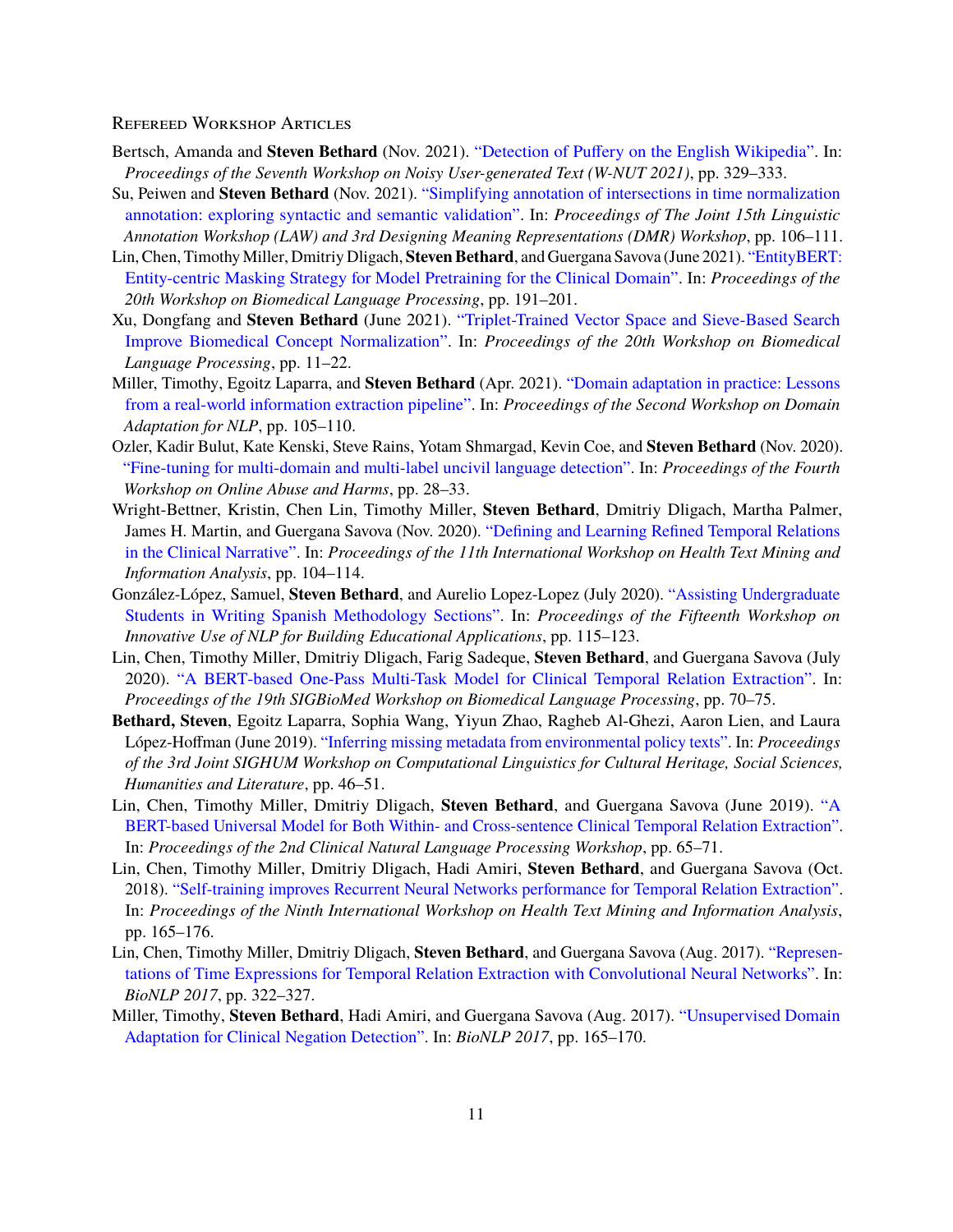- Do, Quynh Ngoc Thi, **Steven Bethard**, and Marie-Francine Moens (Nov. 2016). ["Visualizing the Content of](http://aclweb.org/anthology/W16-6009) [a Children's Story in a Virtual World: Lessons Learned".](http://aclweb.org/anthology/W16-6009) In: *Proceedings of the Workshop on Uphill Battles in Language Processing: Scaling Early Achievements to Robust Methods*, pp. 39–42.
- Rey-Villamizar, Nicolas, Prasha Shrestha, Farig Sadeque, **Steven Bethard**, Ted Pedersen, Arjun Mukherjee, and Thamar Solorio (Nov. 2016). ["Analysis of Anxious Word Usage on Online Health Forums".](http://aclweb.org/anthology/W16-6105) In: *Proceedings of the Seventh International Workshop on Health Text Mining and Information Analysis*, pp. 37–42.
- Sadeque, Farig, Ted Pedersen, Thamar Solorio, Prasha Shrestha, Nicolas Rey-Villamizar, and **Steven Bethard** (Nov. 2016). ["Why Do They Leave: Modeling Participation in Online Depression Forums".](http://aclweb.org/anthology/W16-6203) In: *Proceedings of The Fourth International Workshop on Natural Language Processing for Social Media*, pp. 14–19.
- Lin, Chen, Timothy Miller, Dmitriy Dligach, **Steven Bethard**, and Guergana Savova (Aug. 2016). ["Improving](http://anthology.aclweb.org/W16-2914) [Temporal Relation Extraction with Training Instance Augmentation".](http://anthology.aclweb.org/W16-2914) In: *Proceedings of the 15th Workshop on Biomedical Natural Language Processing*, pp. 108–113.
- Rey-Villamizar, Nicolas, Prasha Shrestha, Thamar Solorio, Farig Sadeque, **Steven Bethard**, and Ted Pedersen (June 2016). ["Semi-supervised CLPsych 2016 Shared Task System Submission".](http://www.aclweb.org/anthology/W16-0322) In: *Proceedings of the Third Workshop on Computational Linguistics and Clinical Psychology*, pp. 171–175.
- Sultan, Md Arafat, **Steven Bethard**, and Tamara Sumner (June 2016). ["DLS@CU at SemEval-2016 Task](http://www.aclweb.org/anthology/S16-1099) [1: Supervised Models of Sentence Similarity".](http://www.aclweb.org/anthology/S16-1099) In: *Proceedings of the 10th International Workshop on Semantic Evaluation (SemEval-2016)*, pp. 650–655.
- Sadeque, Farig, Thamar Solorio, Ted Pedersen, Prasha Shrestha, and **Steven Bethard** (Sept. 2015). ["Predicting](http://aclweb.org/anthology/W15-2602) [Continued Participation in Online Health Forums".](http://aclweb.org/anthology/W15-2602) In: *Proceedings of the Sixth International Workshop on Health Text Mining and Information Analysis*, pp. 12–20.
- Miller, Timothy, **Steven Bethard**, Dmitriy Dligach, Chen Lin, and Guergana Savova (July 2015). ["Extracting](http://www.aclweb.org/anthology/W15-3809) [Time Expressions from Clinical Text".](http://www.aclweb.org/anthology/W15-3809) In: *Proceedings of BioNLP 15*, pp. 81–91.
- Maharjan, Suraj, Elizabeth Blair, **Steven Bethard**, and Thamar Solorio (June 2015). ["Developing Language](http://www.aclweb.org/anthology/W15-1608)[tagged Corpora for Code-switching Tweets".](http://www.aclweb.org/anthology/W15-1608) In: *Proceedings of The 9th Linguistic Annotation Workshop*, pp. 72–84.
- Do, Quynh Ngoc Thi, **Steven Bethard**, and Marie-Francine Moens (Sept. 2014). ["Text Mining for Open](http://ceur-ws.org/Vol-1202/paper3.pdf) [Domain Semi-Supervised Semantic Role Labeling".](http://ceur-ws.org/Vol-1202/paper3.pdf) In: *Proceedings of the 1st International Workshop on Interactions between Data Mining and Natural Language Processing*.
- Miller, Timothy, **Steven Bethard**, Dmitriy Dligach, Sameer Pradhan, Chen Lin, and Guergana Savova (Aug. 2013). ["Discovering Temporal Narrative Containers in Clinical Text".](http://www.aclweb.org/anthology/W13-1903) In: *Proceedings of the 2013 Workshop on Biomedical Natural Language Processing*, pp. 18–26.
- **Bethard, Steven**, Ifeyinwa Okoye, Md. Arafat Sultan, Haojie Hang, James H. Martin, and Tamara Sumner (June 2012). ["Identifying science concepts and student misconceptions in an interactive essay writing tutor".](http://www.aclweb.org/anthology/W12-2002) In: *Proceedings of the Seventh Workshop on Building Educational Applications Using NLP*, pp. 12–21.
- Munro, Robert, **Steven Bethard**, Victor Kuperman, Vicky Tzuyin Lai, Robin Melnick, Christopher Potts, Tyler Schnoebelen, and Harry Tily (June 2010). ["Crowdsourcing and language studies: the new generation of](http://www.aclweb.org/anthology/W10-0719) [linguistic data".](http://www.aclweb.org/anthology/W10-0719) In: *NAACL Workshop on Creating Speech and Language Data With Amazon's Mechanical Turk*, pp. 122–130.
- Ogren, Philip V., Philipp G. Wetzler, and **Steven J. Bethard** (Sept. 2009). "ClearTK: A Framework for Statistical Natural Language Processing". In: *Unstructured Information Management Architecture Workshop at the Conference of the German Society for Computational Linguistics and Language Technology*.
- Bursztein, Elie and **Steven Bethard** (Aug. 2009). ["Decaptcha: Breaking 75% of eBay Audio CAPTCHAs".](http://www.usenix.org/event/woot09/tech/full_papers/bursztein.pdf) In: *3rd USENIX Workshop on Offensive Technologies*, p. 8.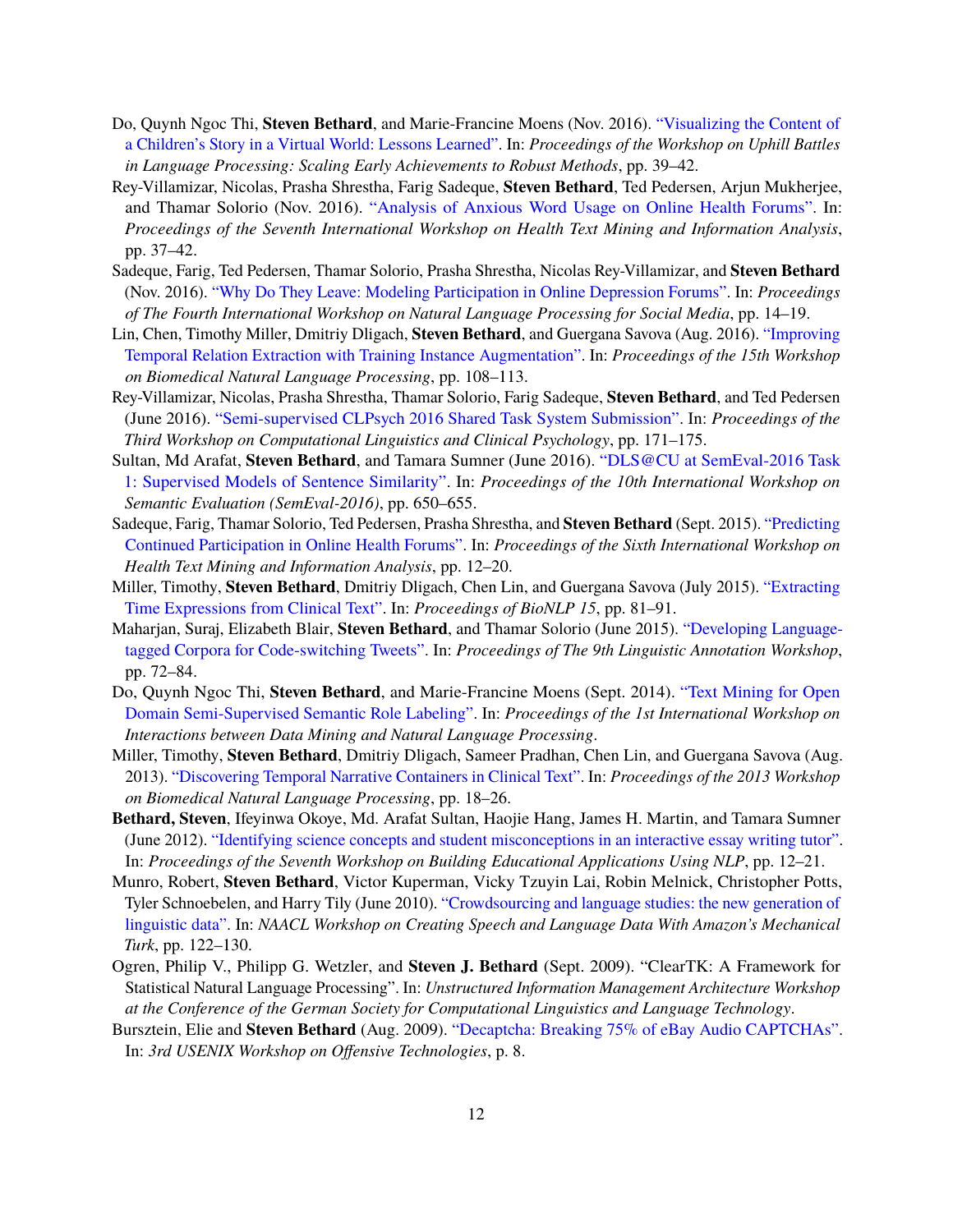- **Bethard, Steven**, Vicky Tzuyin Lai, and James H. Martin (June 2009). ["Topic Model Analysis of Metaphor](http://www.aclweb.org/anthology/W09-2002) [Frequency for Psycholinguistic Stimuli".](http://www.aclweb.org/anthology/W09-2002) In: *Proceedings of the Workshop on Computational Approaches to Linguistic Creativity*, pp. 9–16.
- Ogren, Philip and **Steven Bethard** (June 2009). ["Building Test Suites for UIMA Components".](http://www.aclweb.org/anthology/W09-1501) In: *Proceedings of the Workshop on Software Engineering, Testing, and Quality Assurance for Natural Language Processing (SETQA-NLP 2009)*, pp. 1–4.
- Wetzler, Philipp G, **Steven Bethard**, Kirsten Butcher, James H Martin, and Tamara Sumner (Apr. 2009). ["Automatically assessing resource quality for educational digital libraries".](http://dl.acm.org/authorize?N89188) In: *WICOW '09: Proceedings of the 3rd workshop on Information credibility on the web*, pp. 3–10.
- Ogren, Philip V., Philipp G. Wetzler, and **Steven J. Bethard** (May 2008). ["ClearTK: A UIMA Toolkit](http://www.lrec-conf.org/proceedings/lrec2008/workshops/W16_Proceedings.pdf#page=38) [for Statistical Natural Language Processing".](http://www.lrec-conf.org/proceedings/lrec2008/workshops/W16_Proceedings.pdf#page=38) In: *UIMA for NLP workshop at Language Resources and Evaluation Conference (LREC)*.
- **Bethard, Steven**, Rodney Nielsen, James H. Martin, Wayne Ward, and Martha Palmer (Mar. 2007). ["Semantic](http://www.aaai.org/Papers/Symposia/Spring/2007/SS-07-06/SS07-06-004.pdf) [integration in learning from text".](http://www.aaai.org/Papers/Symposia/Spring/2007/SS-07-06/SS07-06-004.pdf) In: *AAAI Spring Symposium on Machine Reading*.
- **Bethard, Steven**, Hong Yu, Ashley Thornton, Vasileios Hatzivassiloglou, and Dan Jurafsky (Mar. 2004). ["Automatic extraction of opinion propositions and their holders".](http://www.aaai.org/Papers/Symposia/Spring/2004/SS-04-07/SS04-07-005.pdf) In: *AAAI Spring Symposium on Exploring Attitude and Affect in Text: Theories and Applications*.
- Pradhan, Sameer S., Gabriel Illouz, Sasha J. Blair-Goldensohn, Andrew Hazen Schlaikjer, Valerie Krugler, Elena Filatova, Pablo A. Duboue, Hong Yu, Rebecca J. Passonneau, **Steven Bethard**, Vasileios Hatzivassiloglou, Wayne Ward, Dan Jurafsky, Kathleen R. McKeown, and James H. Martin (2002). ["Building a](http://trec.nist.gov/pubs/trec11/papers/ucolorado.pradhan.ps.gz) [foundation system for producing short answers to factual questions".](http://trec.nist.gov/pubs/trec11/papers/ucolorado.pradhan.ps.gz) In: *Text REtrieval Conference (TREC)*.

#### Refereed Shared Task Articles

- Laparra, Egoitz, Xin Su, Yiyun Zhao, Özlem Uzuner, Timothy Miller, and **Steven Bethard** (Aug. 2021). ["SemEval-2021 Task 10: Source-Free Domain Adaptation for Semantic Processing".](https://aclanthology.org/2021.semeval-1.42) In: *Proceedings of the 15th International Workshop on Semantic Evaluation (SemEval-2021)*, pp. 348–356.
- Su, Xin, Yiyun Zhao, and **Steven Bethard** (Aug. 2021). ["The University of Arizona at SemEval-2021 Task](https://aclanthology.org/2021.semeval-1.56) [10: Applying Self-training, Active Learning and Data Augmentation to Source-free Domain Adaptation".](https://aclanthology.org/2021.semeval-1.56) In: *Proceedings of the 15th International Workshop on Semantic Evaluation (SemEval-2021)*, pp. 458–466.
- Kim, Moonsung and **Steven Bethard** (Dec. 2020). ["TTUI at SemEval-2020 Task 11: Propaganda Detection](https://www.aclweb.org/anthology/2020.semeval-1.240) [with Transfer Learning and Ensembles".](https://www.aclweb.org/anthology/2020.semeval-1.240) In: *Proceedings of the Fourteenth Workshop on Semantic Evaluation*, pp. 1829–1834.
- Yadav, Vikas, Egoitz Laparra, Ti-Tai Wang, Mihai Surdeanu, and **Steven Bethard** (June 2019). ["University](http://www.aclweb.org/anthology/S19-2232) [of Arizona at SemEval-2019 Task 12: Deep-Affix Named Entity Recognition of Geolocation Entities".](http://www.aclweb.org/anthology/S19-2232) In: *Proceedings of the 13th International Workshop on Semantic Evaluation*, pp. 1319–1323.
- Laparra, Egoitz, Dongfang Xu, Ahmed Elsayed, **Steven Bethard**, and Martha Palmer (June 2018). ["SemEval](http://www.aclweb.org/anthology/S18-1011) [2018 Task 6: Parsing Time Normalizations".](http://www.aclweb.org/anthology/S18-1011) In: *Proceedings of The 12th International Workshop on Semantic Evaluation*, pp. 88–96.
- Xu, Dongfang, Vikas Yadav, and **Steven Bethard** (May 2018). ["UArizona at the MADE1.0 NLP Challenge".](http://proceedings.mlr.press/v90/xu18a.html) In: *Proceedings of the 1st International Workshop on Medication and Adverse Drug Event Detection*. Ed. by Feifan Liu, Abhyuday Jagannatha, and Hong Yu. Vol. 90. Proceedings of Machine Learning Research, pp. 57–65.
- Sadeque, Farig, Dongfang Xu, and **Steven Bethard** (Sept. 2017). ["UArizona at the CLEF eRisk 2017 Pilot](http://ceur?ws.org/Vol?1866/paper_58.pdf) [Task: Linear and Recurrent Models for Early Depression Detection".](http://ceur?ws.org/Vol?1866/paper_58.pdf) In: *CEUR workshop proceedings: Working Notes of CLEF 2017 - Conference and Labs of the Evaluation Forum*.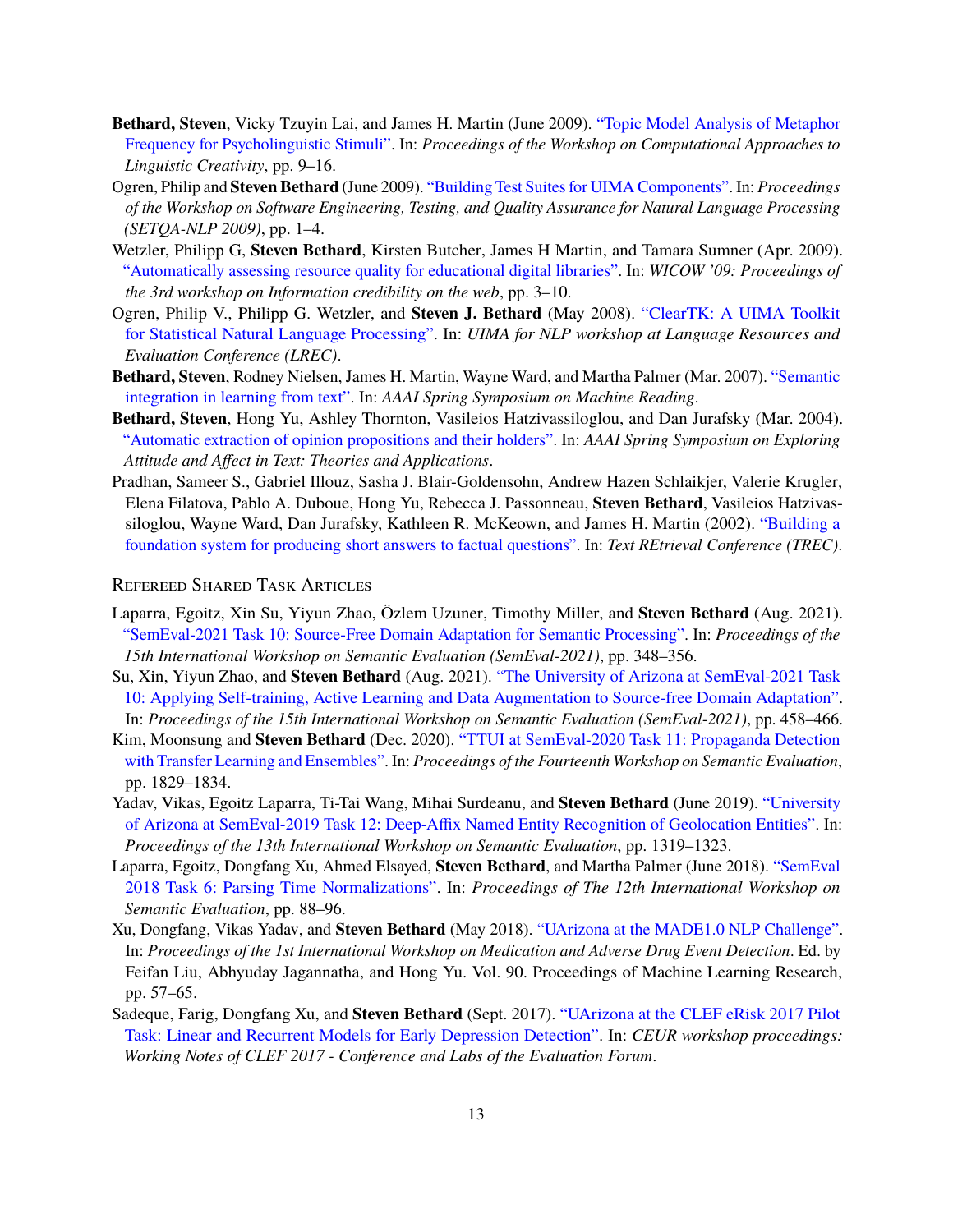- **Bethard, Steven**, Guergana Savova, Martha Palmer, and James Pustejovsky (Aug. 2017). ["SemEval-2017](http://www.aclweb.org/anthology/S17-2093) [Task 12: Clinical TempEval".](http://www.aclweb.org/anthology/S17-2093) In: *Proceedings of the 11th International Workshop on Semantic Evaluation (SemEval-2017)*, pp. 565–572.
- **Bethard, Steven**, Guergana Savova, Wei-Te Chen, Leon Derczynski, James Pustejovsky, and Marc Verhagen (June 2016). ["SemEval-2016 Task 12: Clinical TempEval".](http://www.aclweb.org/anthology/S16-1165) In: *Proceedings of the 10th International Workshop on Semantic Evaluation (SemEval-2016)*, pp. 1052–1062.
- **Bethard, Steven**, Leon Derczynski, Guergana Savova, James Pustejovsky, and Marc Verhagen (June 2015). ["SemEval-2015 Task 6: Clinical TempEval".](http://www.aclweb.org/anthology/S15-2136) In: *Proceedings of the 9th International Workshop on Semantic Evaluation (SemEval 2015)*, pp. 806–814.
- Gung, James, John Osborne, and **Steven Bethard** (June 2015). ["CUAB: Supervised Learning of Disorders](http://www.aclweb.org/anthology/S15-2072) [and their Attributes using Relations".](http://www.aclweb.org/anthology/S15-2072) In: *Proceedings of the 9th International Workshop on Semantic Evaluation (SemEval 2015)*, pp. 417–421.
- Sultan, Md Arafat, **Steven Bethard**, and Tamara Sumner (June 2015). ["DLS@CU: Sentence Similarity from](http://www.aclweb.org/anthology/S15-2027) [Word Alignment and Semantic Vector Composition".](http://www.aclweb.org/anthology/S15-2027) In: *Proceedings of the 9th International Workshop on Semantic Evaluation (SemEval 2015)*. [Winner of the English shared task], pp. 148–153.
- Solorio, Thamar, Elizabeth Blair, Suraj Maharjan, **Steven Bethard**, Mona Diab, Mahmoud Ghoneim, Abdelati Hawwari, Fahad AlGhamdi, Julia Hirschberg, Alison Chang, and Pascale Fung (Oct. 2014). ["Overview](http://www.aclweb.org/anthology/W14-3907) [for the First Shared Task on Language Identification in Code-Switched Data".](http://www.aclweb.org/anthology/W14-3907) In: *Proceedings of the First Workshop on Computational Approaches to Code Switching*, pp. 62–72.
- Sultan, Md Arafat, **Steven Bethard**, and Tamara Sumner (Aug. 2014). ["DLS@CU: Sentence Similarity from](http://www.aclweb.org/anthology/S14-2039) [Word Alignment".](http://www.aclweb.org/anthology/S14-2039) In: *Proceedings of the 8th International Workshop on Semantic Evaluation (SemEval 2014)*. [Winner of the shared task], pp. 241–246.
- **Bethard, Steven** (June 2013). ["ClearTK-TimeML: A minimalist approach to TempEval 2013".](http://www.aclweb.org/anthology/S13-2002) In: *Second Joint Conference on Lexical and Computational Semantics (\*SEM), Volume 2: Proceedings of the Seventh International Workshop on Semantic Evaluation (SemEval 2013)*. [Winner of the shared task], pp. 10–14.
- Kolomiyets, Oleksandr, Parisa Kordjamshidi, Marie-Francine Moens, and **Steven Bethard** (June 2013). ["SemEval-2013 Task 3: Spatial Role Labeling".](http://www.aclweb.org/anthology/S13-2044) In: *Second Joint Conference on Lexical and Computational Semantics (\*SEM), Volume 2: Proceedings of the Seventh International Workshop on Semantic Evaluation (SemEval 2013)*, pp. 255–262.
- Okoye, Ifeyinwa, **Steven Bethard**, and Tamara Sumner (June 2013). ["CU: Computational Assessment of](http://www.aclweb.org/anthology/S13-2101) [Short Free Text Answers - A Tool for Evaluating Students' Understanding".](http://www.aclweb.org/anthology/S13-2101) In: *Second Joint Conference on Lexical and Computational Semantics (\*SEM), Volume 2: Proceedings of the Seventh International Workshop on Semantic Evaluation (SemEval 2013)*, pp. 603–607.
- Sultan, Md. Arafat, **Steven Bethard**, and Tamara Sumner (June 2013). ["DLS@CU-CORE: A Simple Machine](http://www.aclweb.org/anthology/S13-1025) [Learning Model of Semantic Textual Similarity".](http://www.aclweb.org/anthology/S13-1025) In: *Second Joint Conference on Lexical and Computational Semantics (\*SEM), Volume 1: Proceedings of the Main Conference and the Shared Task: Semantic Textual Similarity*, pp. 176–180.
- Kordjamshidi, Parisa, **Steven Bethard**, and Marie-Francine Moens (June 2012). ["SemEval-2012 Task 3:](http://www.aclweb.org/anthology/S12-1048) [Spatial Role Labeling".](http://www.aclweb.org/anthology/S12-1048) In: *\*SEM 2012: The First Joint Conference on Lexical and Computational Semantics – Proceedings of the Sixth International Workshop on Semantic Evaluation (SemEval 2012)*, pp. 365–373.
- **Bethard, Steven** and James H. Martin (June 2007). ["CU-TMP: Temporal Relation Classification Using](http://www.aclweb.org/anthology/W07-2025) [Syntactic and Semantic Features".](http://www.aclweb.org/anthology/W07-2025) In: *Proceedings of the Fourth International Workshop on Semantic Evaluations (SemEval-2007)*, pp. 129–132.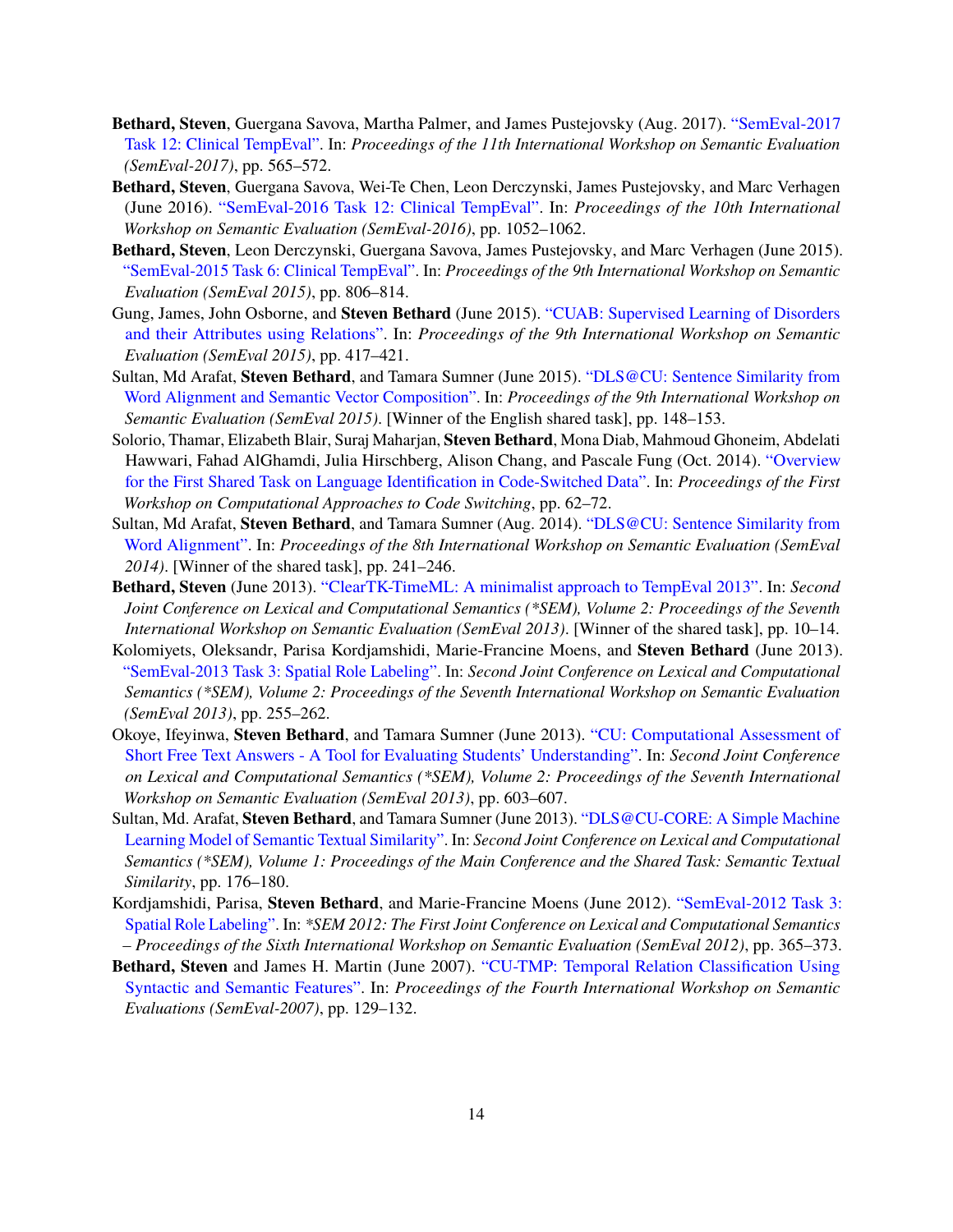#### Refereed Demonstration Articles

- Sharp, Rebecca, Adarsh Pyarelal, Benjamin Gyori, Keith Alcock, Egoitz Laparra, Marco A. Valenzuela-Escárcega, Ajay Nagesh, Vikas Yadav, John Bachman, Zheng Tang, Heather Lent, Fan Luo, Mithun Paul, **Steven Bethard**, Kobus Barnard, Clayton Morrison, and Mihai Surdeanu (June 2019). ["Eidos, INDRA,](http://www.aclweb.org/anthology/N19-4008) [& Delphi: From Free Text to Executable Causal Models".](http://www.aclweb.org/anthology/N19-4008) In: *Proceedings of the 2019 Conference of the North American Chapter of the Association for Computational Linguistics (Demonstrations)*, pp. 42–47.
- Manning, Christopher, Mihai Surdeanu, John Bauer, Jenny Finkel, **Steven Bethard**, and David McClosky (June 2014). ["The Stanford CoreNLP Natural Language Processing Toolkit".](http://www.aclweb.org/anthology/P14-5010) In: *Proceedings of 52nd Annual Meeting of the Association for Computational Linguistics: System Demonstrations*, pp. 55–60.

Technical Reports

Baker, Kathy, **Steven Bethard**, Michael Bloodgood, Ralf Brown, Chris Callison-Burch, Glen Coppersmith, Bonnie Dorr, Wes Filardo, Kendall Giles, Anni Irvine, Mike Kayser, Lori Levin, Justin Martineau, Jim Mayfield, Scott Miller, Aaron Phillips, Andrew Philpot, Christine Piatko, Lane Schwartz, and David Zajic (Jan. 2010). *[Semantically Informed Machine Translation \(SIMT\)](https://cs.jhu.edu/~ccb/publications/scale-2009-report.pdf)*. Tech. rep. Johns Hopkins University Human Language Technology Center of Excellence.

### **THESIS**

**Bethard, Steven** (Dec. 2007). ["Finding Event, Temporal and Causal Structure in Text: A Machine Learning](https://www.proquest.com/docview/304860129) [Approach".](https://www.proquest.com/docview/304860129) PhD thesis. University of Colorado at Boulder.

### SCHOLARLY PRESENTATIONS

#### **COLLOQUIA**

6 Apr 2018 University of Arizona (CogSci): "Teaching Computers the Language of Time" 16 Mar 2018 University of Arizona (MIS): "Parsing the Language of Time" 22 Apr 2016 University of Arizona (iSchool): "Parsing the Language of Time" 28 Mar 2016 University of Southern Mississippi: "Parsing the Language of Time" 3 Mar 2016 University of South Alabama: "Parsing the Language of Time" 9 Feb 2016 University of Colorado Boulder: "Parsing the Language of Time" 21 Jan 2016 University of California Davis: "Parsing the Language of Time" 18 Mar 2015 Northeastern University: "Extracting Timelines from Unstructured Text" 20 Feb 2015 Tufts University: "Extracting Timelines from Unstructured Text" 9 Jul 2014 i2b2 Academic Users' Group Annual Meeting: "State of the Art in Timeline Extraction" 18 Jun 2012 University of Arizona: "Extracting Timelines from Unstructured Text" 7 Mar 2012 Radboud University Nijmegen: "Extracting Timelines from Unstructured Text" 3 Feb 2012 University of Chicago: "Extracting Timelines from Unstructured Text" 27 Jan 2012 Indiana University: "Extracting Timelines from Unstructured Text" 14 Jan 2011 University of Arizona: "Exploring ERP effects of metaphor via crowdsourcing" 15 Jul 2008 Johns Hopkins University:"Extracting event structure: building models and corpora" 12 Jun 2008 University of Pittsburgh: "Building corpora to support the semantic analysis of text" 9 Feb 2007 Western State College: "Meaning from Text: Teaching Computers to Read" 26 Feb 2007 University of Texas at Dallas: "Timelines from Text: Research and Resources" 6 Apr 2010 Xerox-PARC: "Learning the Temporal Ordering of Textual Events" 1 Jun 2010 NSF workshop on Chinese temporal and discourse annotation: "Mechanical Turk and Web Counts: Collecting and Using Distributional Information about Event Durations"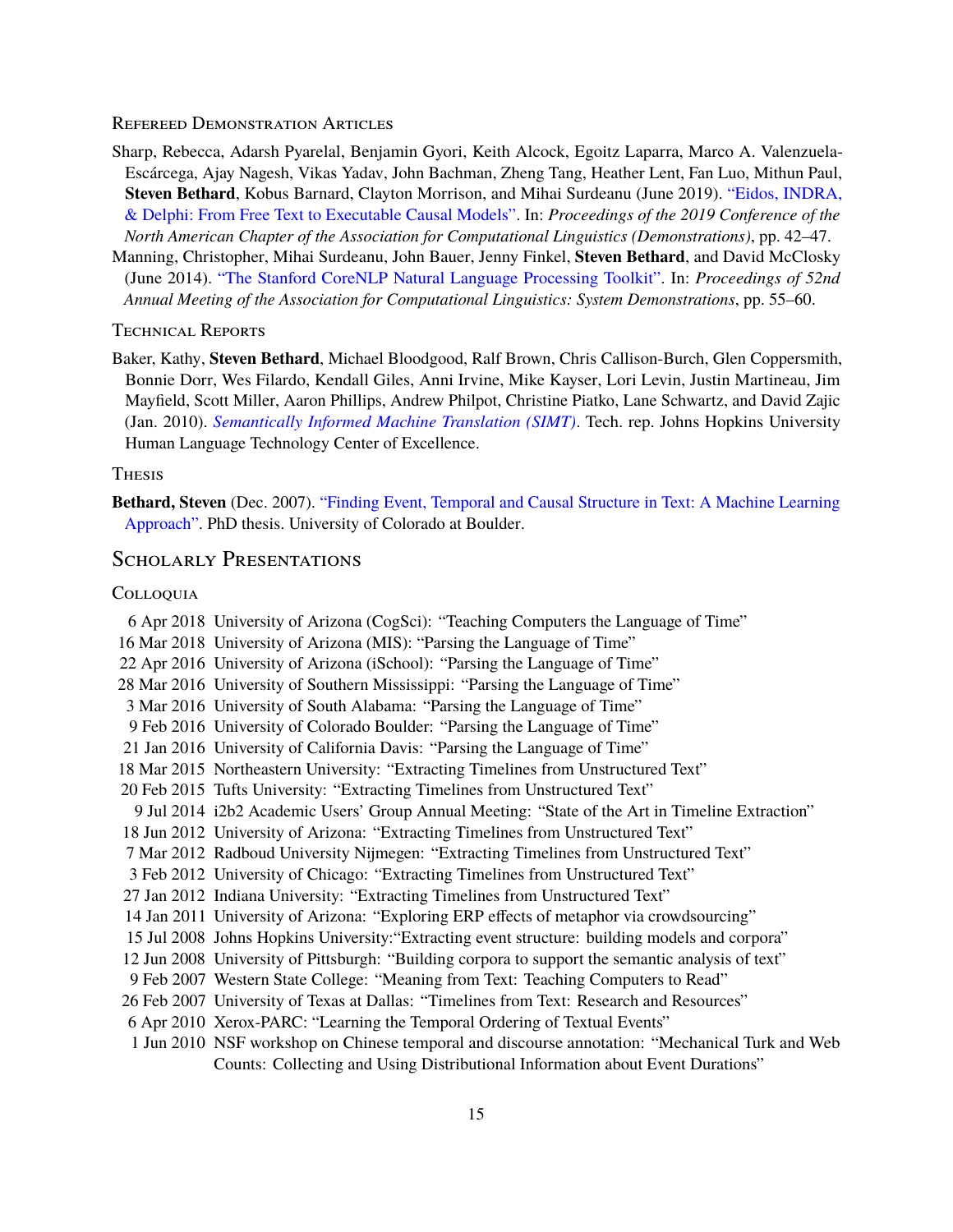#### **CONFERENCES**

- 16 Feb 2019 2019 Annual Meeting of the American Association for the Advancement of Science (AAAS-2019), Machine Learning and Human Language scientific session: "Human Annotation and Machine Learning in Understanding the Language of Time"
- 5 Nov 2016 2016 Conference on Empirical Methods in Natural Language Processing (EMNLP-2016) Workshop on Uphill Battles in Language Processing: "Visualizing the Content of a Children's Story in a Virtual World: Lessons Learned"
- 16 Jun 2016 10th International Workshop on Semantic Evaluation (SemEval-2016): "SemEval-2016 Task 12: Clinical TempEval"
- 5 Jun 2015 9th International Workshop on Semantic Evaluation (SemEval-2015): "SemEval-2015 Task 6: Clinical TempEval"
- 4 Jun 2015 9th International Workshop on Semantic Evaluation (SemEval-2015): "CUAB: Supervised Learning of Disorders and their Attributes using Relations"
- 29 May 2014 Ninth International Conference on Language Resources and Evaluation (LREC 2014): "ClearTK 2.0: Design Patterns for Machine Learning in UIMA"
- 19 Oct 2013 Conference on Empirical Methods in Natural Language Processing (EMNLP 2013): "A Synchronous Context Free Grammar for Time Normalization"
- 14 Jun 2013 7th International Workshop on Semantic Evaluation (SemEval-2013): "ClearTK-TimeML: A minimalist approach to TempEval 2013"
- 24 May 2012 Eighth International Conference on Language Resources and Evaluation (LREC 2012): "Annotating Story Timelines as Temporal Dependency Structures"
	- 6 Jun 2012 NAACL 2010 Workshop on Creating Speech and Language Data with Amazon?s Mechanical Turk: "Crowdsourcing and language studies: the new generation of linguistic data"
- 17 Jun 2009 Joint Conference on Digital Libraries (JCDL 2009): "Automatically characterizing resource quality for educational digital libraries"
- 16 Jun 2009 Joint Conference on Digital Libraries (JCDL 2009): "Topic Model Methods for Automatically Identifying Out-of-Scope Resources"
- 4 Jun 2009 NAACL-HLT 2009 Workshop on Computational Approaches to Linguistic Creativity (CALC-09): "Topic Model Analysis of Metaphor Frequency for Psycholinguistic Stimuli"
- 17 Jun 2008 46th Annual Meeting of the Association for Computational Linguistics: "Learning Semantic Links from a Corpus of Parallel Temporal and Causal Relations"
- 28 May 2008 Sixth International Conference on Language Resources and Evaluation (LREC 2008): "Building a Corpus of Temporal-Causal Structure"
- 17 Sep 2007 First IEEE International Conference on Semantic Computing (ICSC 2007) "Timelines from Text: Identification of Syntactic Temporal Relations"
- 24 Jun 2007 Fourth International Workshop on Semantic Evaluations (SemEval-2007): "CU-TMP: Temporal Relation Classification Using Syntactic and Semantic Features"
- 26 Mar 2007 AAAI Spring Symposium on Machine Reading: "Semantic integration in learning from text"
- 22 Jul 2006 Empirical Methods in Natural Language Processing (EMNLP 2006): "Identification of Event Mentions and their Semantic Class"
- 22 Mar 2004 AAAI Spring Symposium on Exploring Attitude and Affect in Text: "Automatic extraction of opinion propositions and their holders"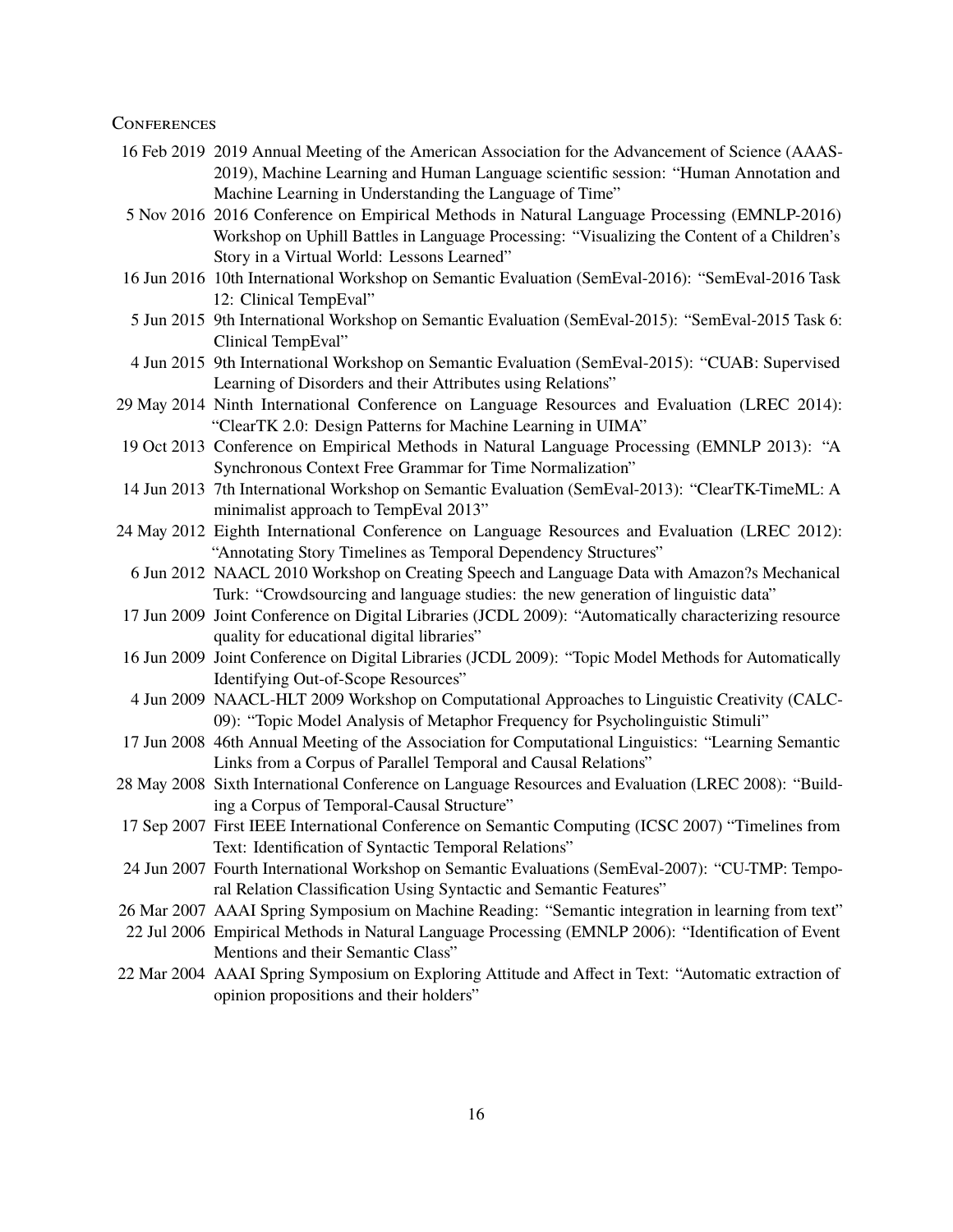# Awarded Grants and Contracts

**FEDERAL** 

|                              | 2018-09 - 2021-08 \$1,500,000 PI: López-Hoffman US National Science Foundation, SBE, SMA |                                                                                        |  |  |  |  |
|------------------------------|------------------------------------------------------------------------------------------|----------------------------------------------------------------------------------------|--|--|--|--|
|                              | A Data Science Platform and Mechanisms for Its Sustainability                            |                                                                                        |  |  |  |  |
|                              | Role: Co-PI                                                                              |                                                                                        |  |  |  |  |
|                              | 2018-09 - 2021-07 \$1,250,000 PI: Miller                                                 | US National Institutes of Health, NLM, R01                                             |  |  |  |  |
|                              |                                                                                          | Automated Domain Adaptation for Clinical Natural Language Processing                   |  |  |  |  |
|                              | Role: Site PI                                                                            |                                                                                        |  |  |  |  |
|                              |                                                                                          | 2017-12 – 2021-11 \$4,676,602 PI: Surdeanu Defense Advanced Research Projects Agency   |  |  |  |  |
|                              | GRASP: Global Reading and Assembly for Semantic, Probabilistic World Models              |                                                                                        |  |  |  |  |
|                              | Role: Co-PI                                                                              |                                                                                        |  |  |  |  |
|                              | 2016-01 - 2019-12 \$3,300,000 PI: Elhadad                                                | US National Institutes of Health, BD2K R01                                             |  |  |  |  |
|                              | Extended Methods and Software Development for Health NLP                                 |                                                                                        |  |  |  |  |
|                              | Role: Site PI                                                                            |                                                                                        |  |  |  |  |
|                              | $2015-09 - 2023-05$ \$2,007,965 PI: Savova                                               | US National Institutes of Health, NLM, R01                                             |  |  |  |  |
|                              | <b>Temporal Relation Discovery for Clinical Text</b>                                     |                                                                                        |  |  |  |  |
|                              | Role: Site PI                                                                            |                                                                                        |  |  |  |  |
| $2013-03 - 2014-01$ \$19,000 | PI: Bethard                                                                              | <b>US National Science Foundation, CISE, IIS</b>                                       |  |  |  |  |
|                              | <b>ACL 2013 Student Research Workshop</b>                                                |                                                                                        |  |  |  |  |
|                              | Role: Principal Investigator                                                             |                                                                                        |  |  |  |  |
|                              | $2012-09 - 2015-11$ €1,993,326 PI: Moens                                                 | EU FP7 ICT FET-Open                                                                    |  |  |  |  |
|                              | Machine Understanding for Interactive Storytelling                                       |                                                                                        |  |  |  |  |
|                              | Role: Co-PI                                                                              |                                                                                        |  |  |  |  |
|                              | 2007-09 - 2008-09 \$138,213 PI: Martin                                                   | US National Science Foundation, CISE, IIS                                              |  |  |  |  |
|                              | <b>SGER: Relevance Models for Digital Repository Management</b>                          |                                                                                        |  |  |  |  |
|                              | Role: Senior Personnel                                                                   |                                                                                        |  |  |  |  |
| $2006 - 08 - 2006 - 12$      | \$10,000                                                                                 | US Department of Homeland Security                                                     |  |  |  |  |
|                              | <b>Dissertation Grant Award</b>                                                          |                                                                                        |  |  |  |  |
|                              | $2003 - 08 - 2006 - 08$ \$82,800 plus tuition                                            | US Department of Homeland Security                                                     |  |  |  |  |
|                              | Graduate Fellowship                                                                      |                                                                                        |  |  |  |  |
| <b>INSTITUTIONAL</b>         |                                                                                          |                                                                                        |  |  |  |  |
|                              |                                                                                          | 2015-11 - 2017-11 \$132,557 PI: Wells University of Alabama Health Services Foundation |  |  |  |  |
|                              |                                                                                          | Natural Language Processing to Identify COPD Exacerbations in Real Time                |  |  |  |  |
|                              | Role: Co-Investigator                                                                    |                                                                                        |  |  |  |  |

## **MENTORING**

POSTDOCTORAL ADVISOR

John Culnan, School of Information, University of Arizona, 2022

Egoitz Laparra, School of Information, University of Arizona, 2017-2022

Cynthia M Kroeger, Nutrition Obesity Research Center, University of Alabama at Birmingham, 2015-2016 NIH F32 "Research-reporting fidelity within dietary weight-loss supplement literature"

Thesis Advisor

Jiacheng Zhang, Ph.D., Information, University of Arizona, expected 2026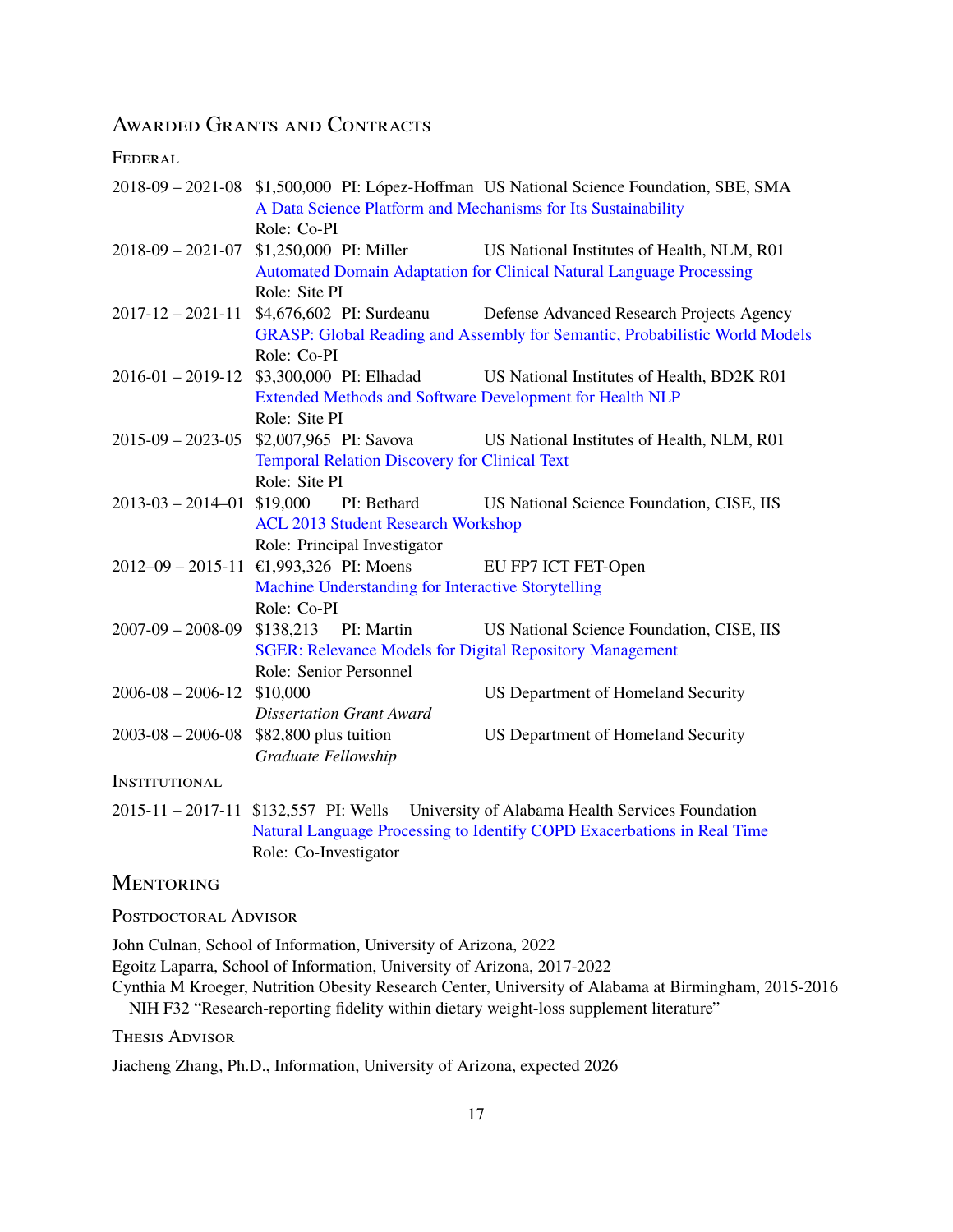Kadir Bulut Ozler, Ph.D., Information, University of Arizona, expected 2025 Xin Su, Ph.D., Information, University of Arizona, expected 2025 Sarah Stueve, Ph.D., Information, University of Arizona, expected 2024 Zeyu Zhang, Ph.D., Information, University of Arizona, expected 2023 Yiyun Zhao, Ph.D., Linguistics, University of Arizona, expected 2022 Thesis: *How to probe linguistic knowledge and bias* Jiacheng Zhang, M.S., Computer Science, University of Arizona, 2021 Thesis: *General Benefits of Monolingual Pre-training in Transformers* Dongfang Xu, Ph.D., Information, University of Arizona, 2021 Thesis: *Neural Network Algorithms for Ontology Informed Information Extraction* Vikas Yadav, Ph.D., Information, University of Arizona, 2020 Thesis: *Evidence Retrieval for Explainable Question Answering*

Farig Sadeque, Ph.D., Information, University of Arizona, 2019 Thesis: *User behavior in social media: engagement, incivility, and depression*

John Osborne, Ph.D., Computer and Information Sciences, U. of Alabama at Birmingham, 2016 Thesis: *Machine Learning of Composite Concepts and the Alleviation of The Content Completeness Problem in Text Mention Normalization*

Upendra Sapkota, Ph.D., Computer and Information Sciences, U. of Alabama at Birmingham, 2015 Thesis: *Domain adaptation for authorship attribution*

THESIS CO-ADVISOR

Rongbing Xie, Ph.D., Public Health, University of Alabama at Birmingham, 2017 Thesis: *Modeling depression treatment strategies for human immunodeficiency virus (HIV) positive patients*

- Quynh Thi Ngoc Do, Ph.D., Computer Science, KU Leuven, 2017 Thesis: *Domain adaptation in natural language processing for visualizing a children's story in a virtual world*
- Bram Jans, M.S., Computer Science, KU Leuven, 2011

Thesis: *Construction and evaluation of databases of narrative event chains*

Saurabh Shekhar Verma, M.S., Artificial Intelligence, KU Leuven, 2011

Thesis: *Identification and Classification of Temporally Relevant Events in Text*

Carine Yu, M.S., Artificial Intelligence, KU Leuven, 2011

Thesis: *The Bedtime Story Generator*

**MEMBER OF THESIS COMMITTEE** 

- Mohammad Abdolhosseini Moghaddam, Ph.D., Hydrology, University of Arizona, 2020 Thesis: *Application and Limitation of Deep Learning Algorithms to Hydrogeology – Data Driven Approaches to Understanding Effective Hydraulic Conductivity, Flux, and Monitoring Network Design*
- Gretchen Stahlman, Ph.D., Information, University of Arizona, 2019

Thesis: *Short-Text Semantic Similarity: Algorithms and Applications*

- Samuel González López, Ph.D., Computer Science, I. N. de Astrofísica, Óptica y Electrónica, Mexico, 2015 Thesis: *Linguistic Analysis of Research Drafts of Undergraduate Students*
- Ralph Frank McSweeney IV, M.S., Computer and Information Sciences, U. of Alabama at Birmingham, 2015 Thesis: *Malware Detection through Disassembled Function Analysis*

Ifeyinwa Okoye, Ph.D., Computer Science, University of Colorado Boulder, 2013

Thesis: *Exploring the Long Tail of Astronomy: A Mixed-Methods Approach to Searching for Dark Data* Md. Arafat Sultan, Ph.D., Computer Science, University of Colorado Boulder, 2016